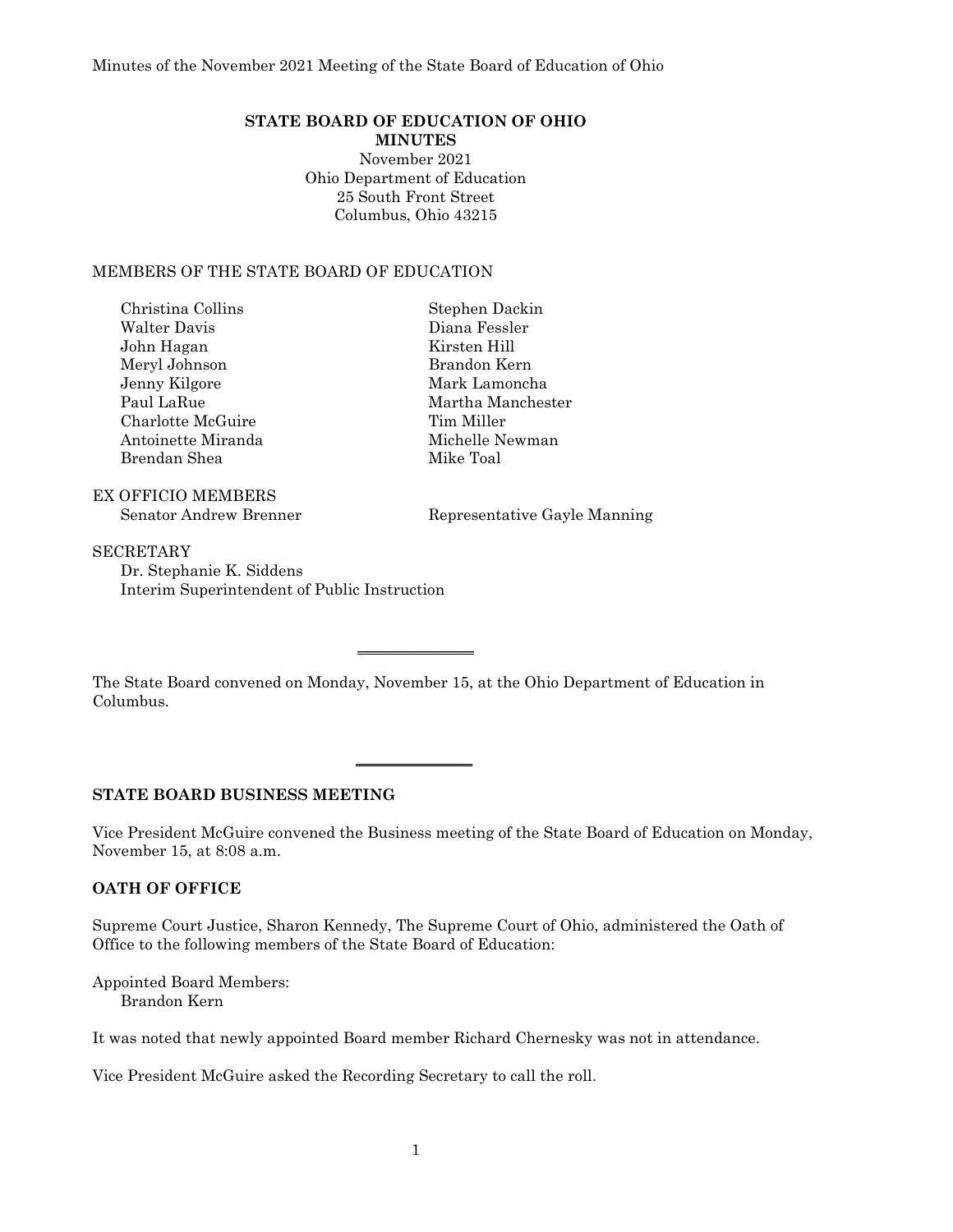| YES VOTES          |                   |
|--------------------|-------------------|
| Christina Collins  | Stephen Dackin    |
| Walter Davis       | Diana Fessler     |
| John Hagan         | Kirsten Hill      |
| Meryl Johnson      | Brandon Kern      |
| Jenny Kilgore      | Mark Lamoncha     |
| Paul LaRue         | Martha Manchester |
| Charlotte McGuire  | Tim Miller        |
| Antoinette Miranda | Michelle Newman   |
| Brendan Shea       | Mike Toal         |
|                    |                   |

Motion carried.

#### **ELECTION OF OFFICERS**

State Board members had been provided information on the election of new State Board officers.

Immy Singh, Chief Legal Counsel reviewed the election process.

Vice President McGuire thanked former Board President Laura Kohler for her service on the Board and the value and experience she brought to the Board. She stated the Board would celebrate her and Eric Poklar for their service.

#### Nomination and Election of President

Vice President McGuire opened the floor for nominations for president.

Martha Manchester nominated Vice President McGuire for president.

Meryl Johnson nominated Dr. Antoinette Miranda for president.

Mr. Hagan Moved to close nominations for president. Mr. Davis Seconded the motion. Vice President McGuire asked if there were any objections to closing nominations. There were no objections.

Vice President McGuire stated as she was nominated and would be willing to serve, she would appoint Ms. Johnson as temporary chair. Ms. Johnson declined. Vice President McGuire then appointed the next longest serving Board member, Martha Manchester as temporary chair. Mrs. Manchester came forward and assumed the temporary chair.

Mrs. Manchester spoke on behalf of her nomination of Charlotte McGuire.

Ms. Johnson spoke on behalf of her nomination of Dr. Antoinette Miranda.

Dr. Miranda spoke to her nomination and thanked Ms. Johnson for her nomination.

Vice President McGuire spoke to her nomination and thanked Mrs. Manchester for her nomination.

Mrs. Manchester called for a roll call vote for Board members to say the name of the candidate they were voting for.

CHARLOTTE MCGUIRE Stephen Dackin Walter Davis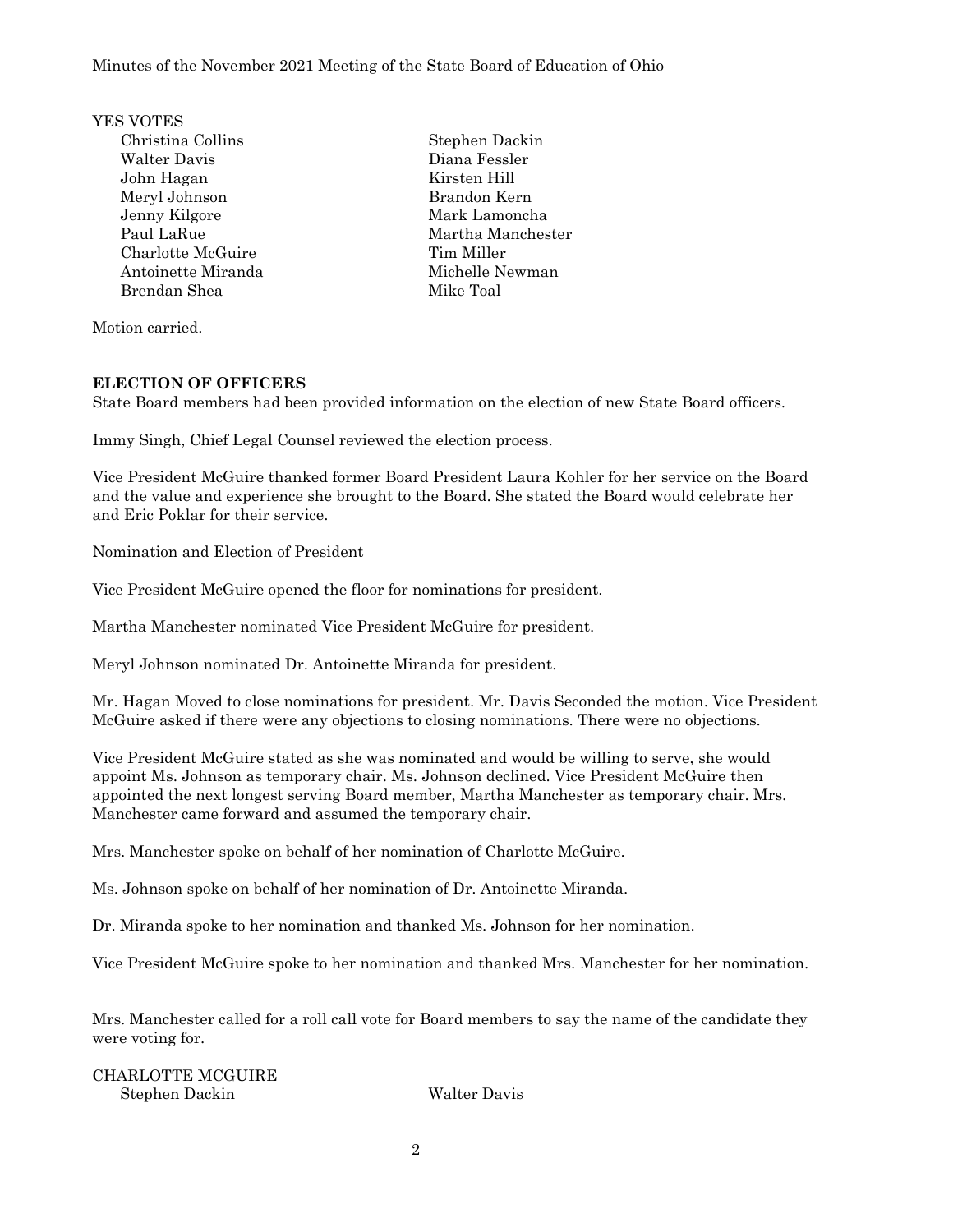| John Hagan         |
|--------------------|
| Brandon Kern       |
| Mark Lamoncha      |
| Martha Manchester  |
| Tim Miller         |
| Mike Toal          |
| Antoinette Miranda |
|                    |
|                    |

Mrs. Manchester announced that Charlotte McGuire had been elected as President of the State Board of Education for 2021-2022.

Charlotte McGuire, newly elected President, assumed the chair of the meeting.

#### Nomination and Election of Vice President

The President opened the floor for nominations for vice president.

Mr. Davis nominated Dr. Jenny Kilgore for vice president.

Mr. LaRue nominated Steve Dackin for vice president.

Mr. Hagan Moved to close nominations for vice president. Ms. Johnson Seconded the motion. President McGuire asked if there were any objections to closing nominations. There were no objections.

Mr. Davis spoke on behalf of his nomination of Dr. Kilgore.

Mr. LaRue spoke on behalf of his nomination of Mr. Dackin.

Dr. Kilgore spoke to her nomination and thanked Mr. Davis for his nomination.

Mr. Dackin spoke to his nomination and thanked Mr. LaRue for his nomination.

Dr. Miranda spoke on behalf of Mr. Dackin.

Ms. Johnson spoke on behalf of Mr. Dackin.

The President called for a roll call vote for Board members to say the name of the candidate they were voting for.

KILGORE

John Hagan Kirsten Hill Brendan Shea

Walter Davis Diana Fessler Jenny Kilgore Mark Lamoncha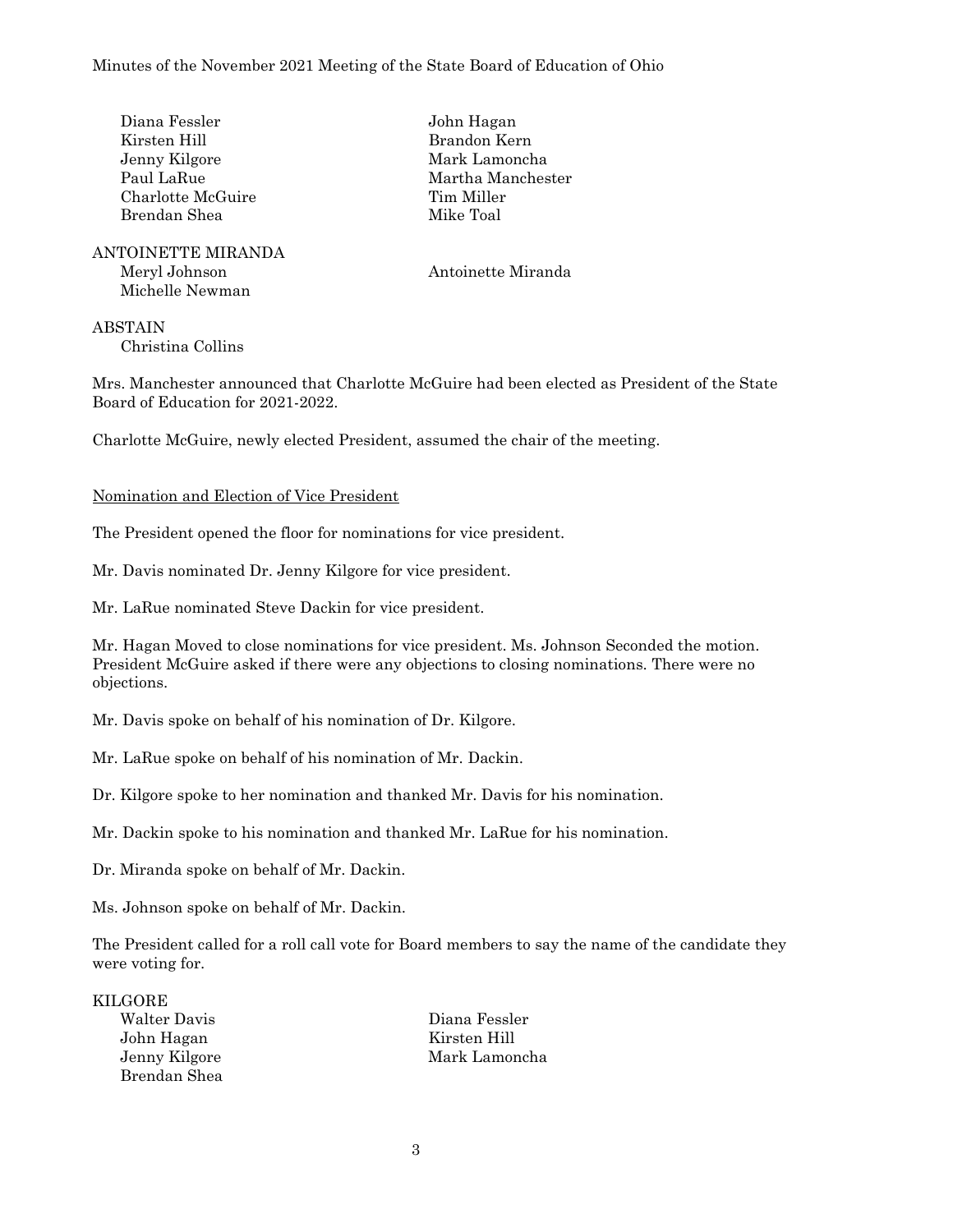DACKIN Christina Collins Stephen Dackin Meryl Johnson Brandon Kern Paul LaRue Martha Manchester Charlotte McGuire Tim Miller Antoinette Miranda Michelle Newman Mike Toal

President McGuire announced that Steve Dackin was elected Vice President for 2021-2022. Mr. Dackin assumed the Vice President's Chair.

The Board took a brief recess.

President McGuire welcomed Board members and guests and led the Board in the Pledge of Allegiance and prayer.

\_\_\_\_\_\_\_\_\_\_\_\_\_\_\_

 $\overline{\phantom{a}}$  , where  $\overline{\phantom{a}}$ 

President McGuire called for the approval of the Minutes of the October 2021 meeting. She asked if there were any corrections to the Minutes.

There were no corrections.

It was Moved by Mrs. Hill and Seconded by Dr. Kilgore that the Minutes be approved as presented. The President called for a voice vote.

Motion carried.

The Board's Teaching, Leading and Learning Committee met beginning at 9:00 a.m.

 $\overline{\phantom{a}}$  , where  $\overline{\phantom{a}}$ 

 $\overline{\phantom{a}}$  , where  $\overline{\phantom{a}}$ 

Topics of discussion were:

- Discuss: OAC 3301-24-25 Senior Professional Educator License Renewal & OAC 3301-24-26 Lead Professional Educator License Renewal (Possible Vote)
- Discuss: OAC 3301-27-01 Qualifications to Direct, Supervise, or Coach a Pupil-Activity Program (Possible Vote)

The Board's Performance & Impact Committee met beginning at 9:00 a.m.

Topics of discussion were:

- Discuss: Dropout Prevention and Recovery Rules (Possible Vote)
- Discuss: Report Card Reform (HB82)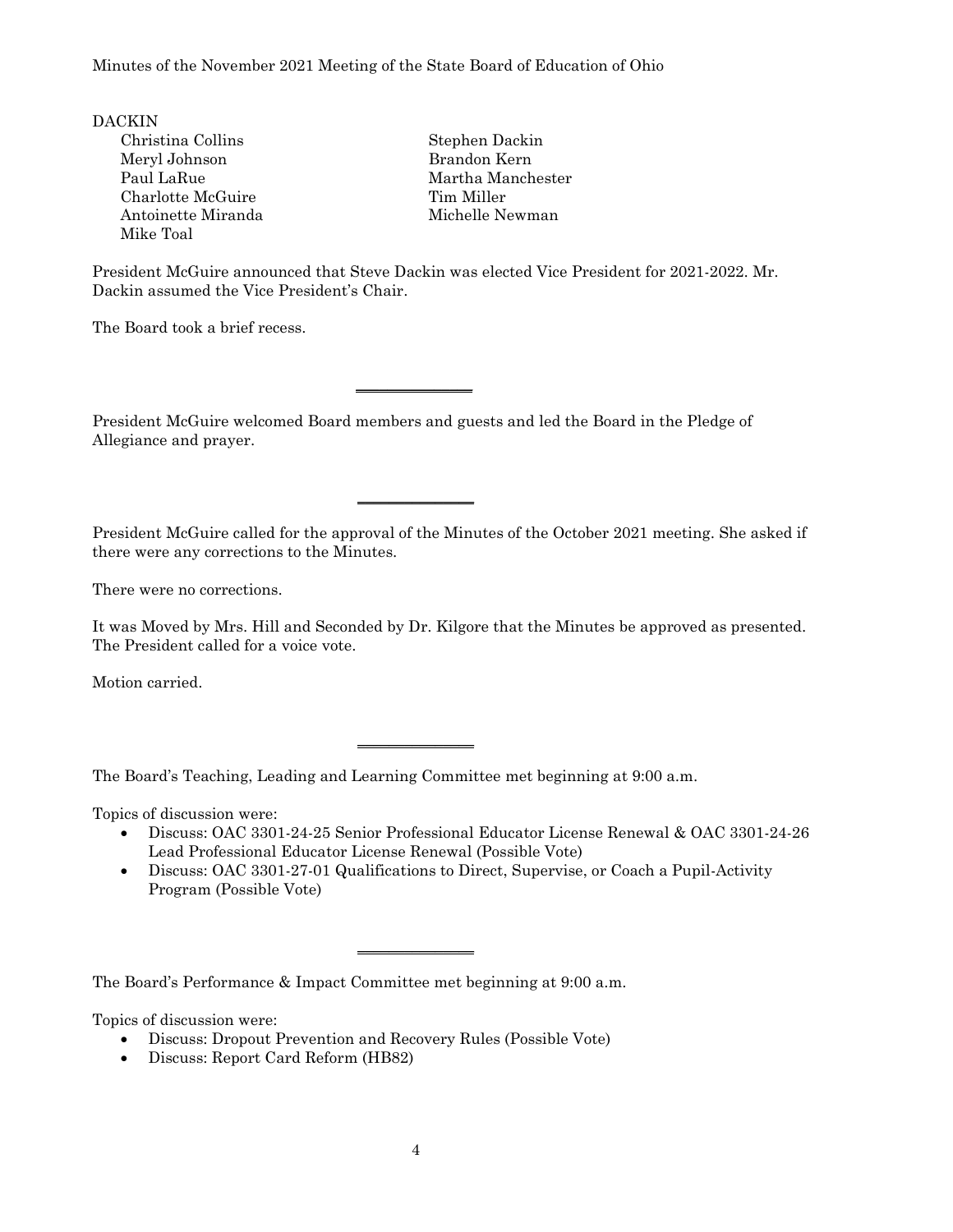The Board's Emerging Issues and Operational Standards Committee met beginning at 10:30 a.m.

\_\_\_\_\_\_\_\_\_\_\_\_\_\_\_

Topics of discussion were:

- Discuss: OAC 3301-102 (5 rules) Community Schools Sponsors
- Discuss: OAC 3301-83-25 Transportation Collaboration Grant
- Discuss: Supports for Schools and Districts: Attendance

The Board's Integrated Student Supports Committee met beginning at 10:30 a.m.

 $\overline{\phantom{a}}$  , where  $\overline{\phantom{a}}$ 

Topics of discussion were:

- Discuss: OAC 3301-30-01 Ohio Department of Youth Services and Ohio Department of Rehabilitation and Corrections (Possible Vote)
- Discuss: OAC 3301-53, -55 Special Education Program Rules
	- o 3301-53-01 Minimum Standards for Chartering County Board of Developmental Disabilities Special Education Schools
	- o 3301-53-03 Excess Cost Charges for County Boards of Developmental Disabilities
	- o 3301-55-01 Minimum Standards for Chartering Special Education Programs in Developmental Centers/Hospitals of Departments of Developmental Disabilities and Mental Health and Addiction Services

The State Board recessed for lunch.

# **REPORT OF THE INTERIM SUPERINTENDENT OF PUBLIC INSTRUCTION**

 $\overline{\phantom{a}}$  , where  $\overline{\phantom{a}}$ 

Interim Superintendent Siddens and key staff provided Board members with updates on the following topics:

 $\overline{\phantom{a}}$  , where  $\overline{\phantom{a}}$ 

- Status Update on Academic Distress Commission & Academic Improvement Plan
- State Report Card Summary

# **ACADEMIC DISTRESS COMMISSION UPDATE**

#### **Academic Improvement Plan:**

- Recent changes in [state law](https://codes.ohio.gov/ohio-revised-code/section-3302.103) require impacted districts to submit an academic improvement plan.
- Three-year plans with annual and overall academic improvement benchmarks and related strategies.
- Three districts submitted plans for review by the 9/30 deadline.
- Revision requests were sent to all three districts on 10/27.
- Revised improvement plans are currently under 30-day review.

## **State superintendent review and revision requests:**

- High expectations
- Pre-pandemic baseline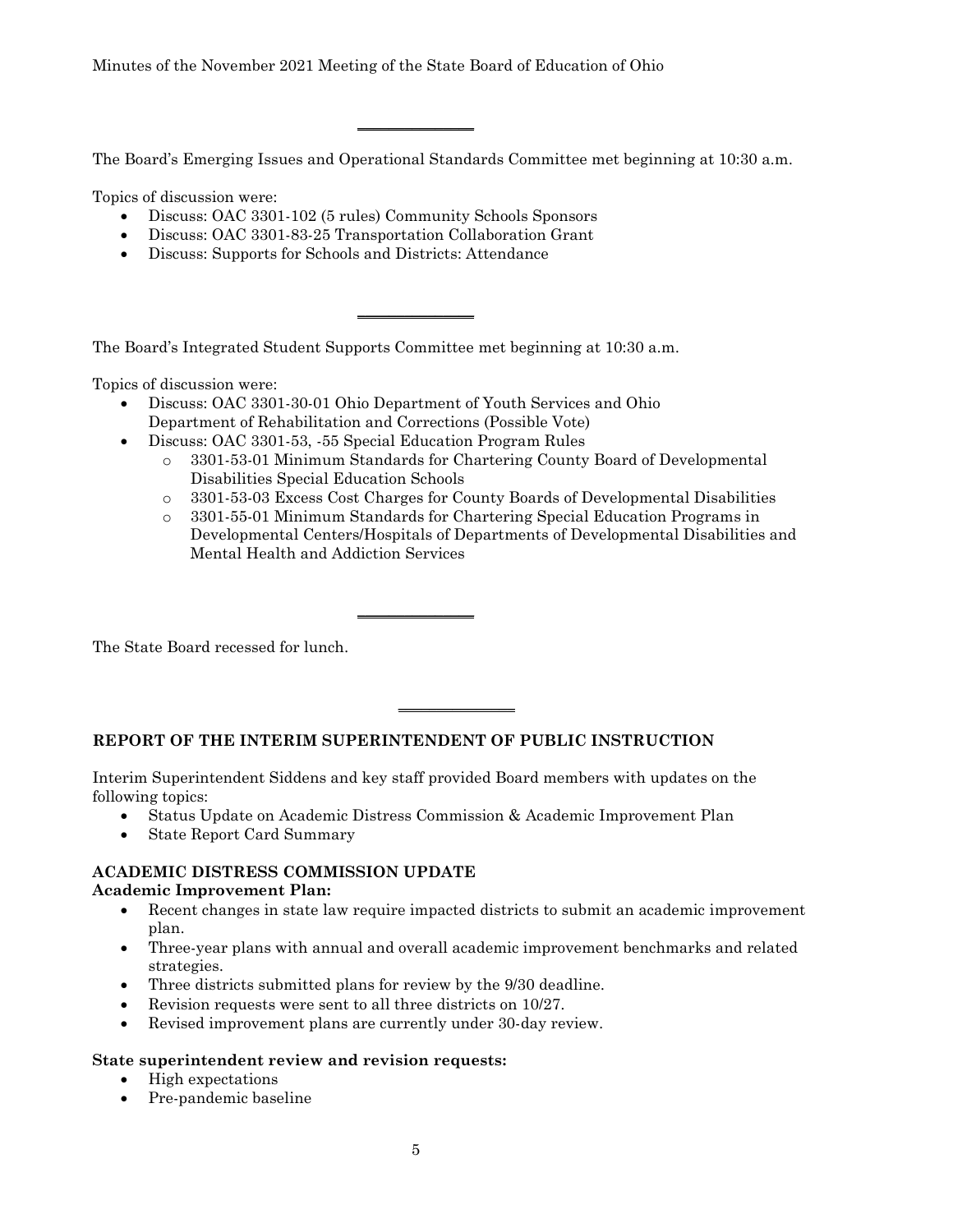- Focus on academic outcomes
- Alignment to other plans
- Follow-up information
	- o What is role of ADC after approval of academic improvement plan?

# **2021 REPORT CARD UPDATE**

# **2020-2021 Report Cards Released Thursday, October 14th**

- No grades or ratings.
- Includes performance data on state tests, literacy data, student growth information, graduation and prepared for success elements.
- Statewide results mirror Data Insights findings on performance, attendance and testing participation.
- Department is committed to data collection during this time for use in recovery and improvement planning at the state and local level.

# **House Bill 67 – 134th General Assembly:**

- There were no grades assigned or rankings issued for the Ohio School Report Cards for the 2020-2021 school year.
- All available data was reported for recovery and improvement planning including data on academic achievement and growth, early literacy improvement, graduation rates, and college and career readiness metrics. Data on enrollment, attendance and demographics was also reported.

# **Statewide Performance Index:**

The Performance Index captures all levels of student performance on state assessments. This is an important measure to look at statewide achievement.

## **Chronic Absenteeism Rates (School Level):**

- 16.7% of students in Ohio were chronically absent in 2018-2019
- 24% of students in Ohio were chronically absent in 2020-2021

# **Appalachian Region of Ohio:**

- 32 counties
- 168 total districts
- 155 districts are Rural or Small Town
- Includes 24 of Ohio's 30 most impoverished counties

## **Appalachian Student Demographics:**

Appalachian and Non-Appalachian Rural and Town areas are demographically similar, with the exception of economic disadvantagement.

## **Appalachian Academics:**

On average, Appalachian Rural and Town districts lag behind other Rural and Town districts elsewhere in Ohio on most academic measures.

## **Academics and Economics:**

Appalachia's higher proportion of low-income districts appears to be a major driver of academic differences with other Rural/Town parts of the state.

# **COMMUNITY SCHOOL SPONSOR EVALUATION UPDATE**

• 2020-2021 results released November 15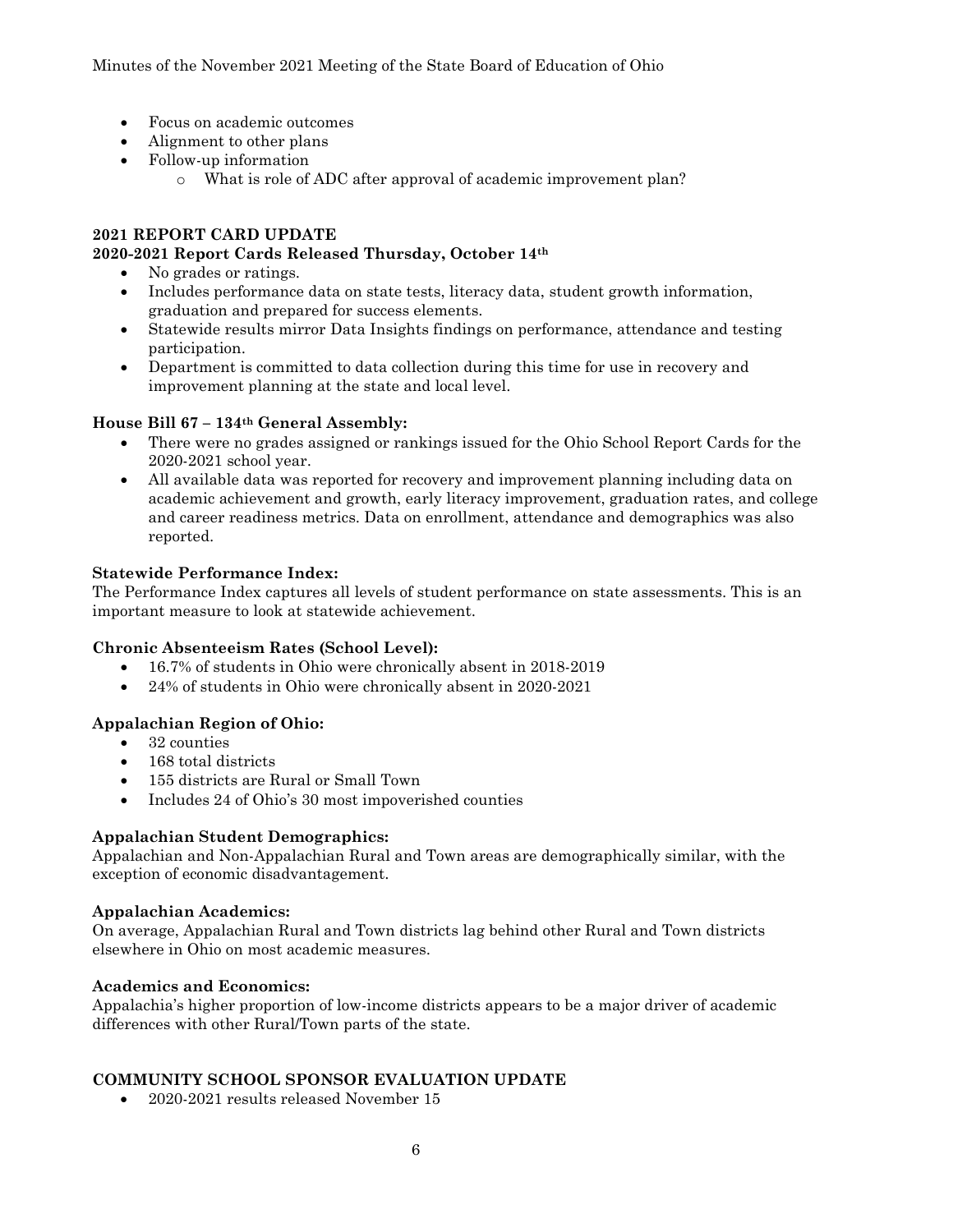- This year's results based on only two components (Quality Practice and Compliance) as state law temporary waived the Academic Component.
- These ratings will not count toward penalties or incentives.
- Collaborative discussion on Sponsor Evaluation is ongoing.

# **LEGISLATIVE UPDATE**

Presenter: Marjorie Yano, Director, Office of Policy and Legislative Affairs, Ohio Department of Education.

 $\overline{\phantom{a}}$  , where  $\overline{\phantom{a}}$ 

# **Pending Legislation**

**House Bill 298:** (Reps. Bird and Miller) Change voting membership-State Board of Education

- Third hearing in House Committee on  $10/28$ o opponent testimony.
- Amendment adopted to expand board to 15 elected members with districts aligned to Ohio's congressional districts.
- No testimony presented or submitted.

# **House Bill 322:** (Rep. Jones)

Regarding race, sex education in schools

• No further hearings or changes to HB 322 since 9/22.

# **House Bill 327:** (Reps. Grendell and Fowler Arthur)

Stop teaching of divisive concepts

- Substitute bill for HB 327 adopted on 10/27
	- o Further defines "promotion" of divisive concepts.
	- o Tiered approach to restoration of funding if there is a violation that is corrected.
	- o Changes references from "impartial" to "nonpartisan".
	- o Makes additional changes with respect to higher education.

## **Senate Bill 181:** (Sen. Gavarone)

Student religious expression in athletics

- Passed by the Senate 6/9 (33-0).
- Favorably reported by House Committee 10/27.
- Waiting for vote by the House.
- Noor Abukaram, a student at Sylvania Northview High School, was disqualified from a cross country meet for wearing a hijab. Her story made national news.

## **Senate Bill 229:** (Sen. Blessing)

Blended learning model 2021-2022

- Favorably reported by Senate Committee on 10/19.
- Unanimously passed by Senate on 10/20 (30-0).
- 3 hearings in House Committee before favorably reported on 11/10.
- Includes an emergency clause so provisions will be immediately effective if enacted.

Review of Written Reports and Items for Vote

 $\overline{\phantom{a}}$  , where  $\overline{\phantom{a}}$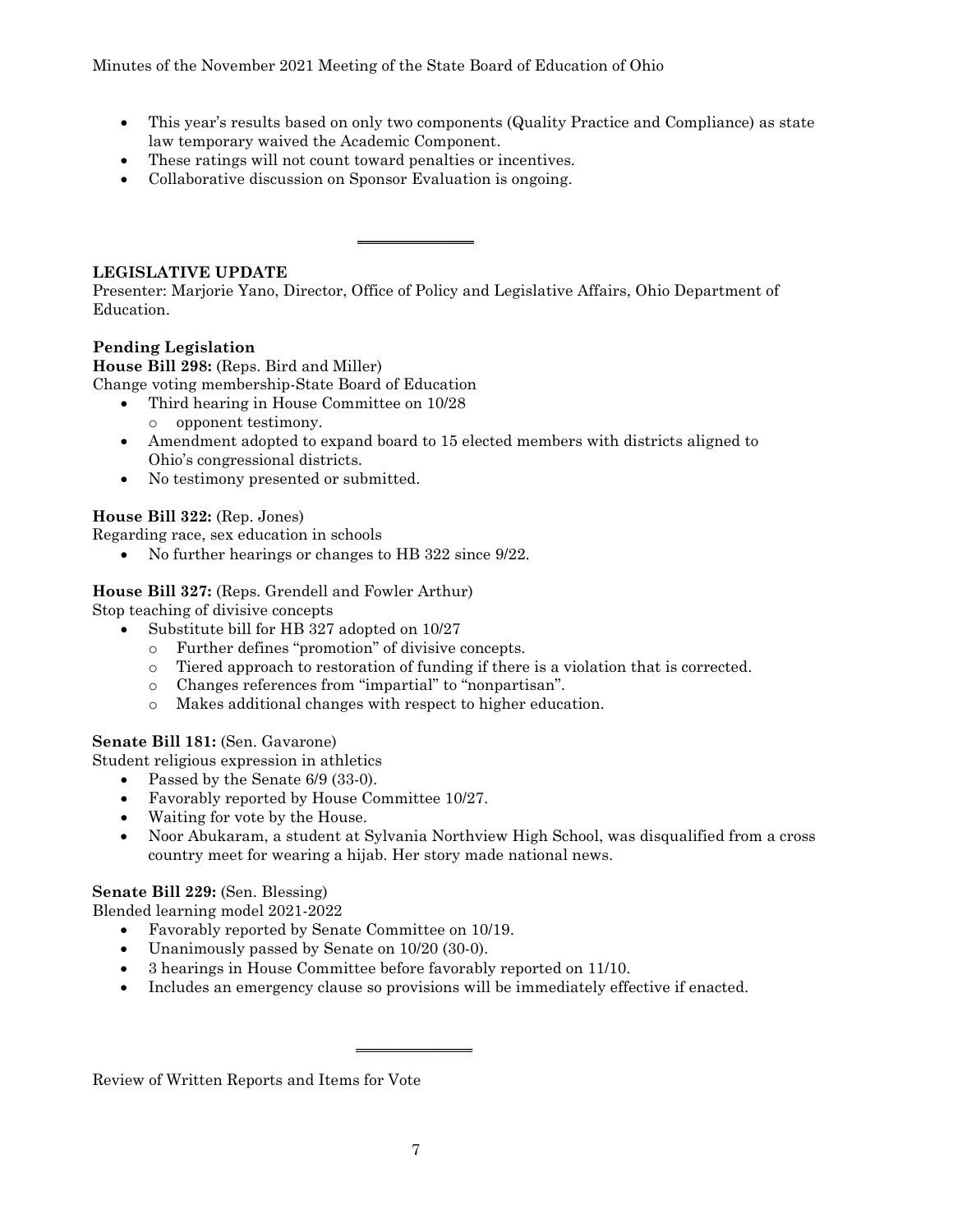\_\_\_\_\_\_\_\_\_\_\_\_\_\_\_

 $\overline{\phantom{a}}$  , where  $\overline{\phantom{a}}$ 

President McGuire recessed the Board meeting at 2:40 p.m.

The Board's Budget Committee met following the Board meeting. Topics of discussion were:

- Discuss: Grants Management and Oversight
- Discuss: Compensation for the Superintendent, Deputy Superintendent and Superintendent of the State Schools for the Deaf and Blind

#### **RECONVENE STATE BOARD BUSINESS MEETING**

President McGuire reconvened the Business meeting of the State Board of Education on Tuesday, November 16, at 9:00 a.m.

President McGuire asked the Recording Secretary to call the roll.

#### YES VOTES

Christina Collins Stephen Dackin Walter Davis **Value 19** John Hagan Meryl Johnson Brandon Kern Jenny Kilgore Mark Lamoncha Charlotte McGuire Tim Miller Antoinette Miranda<br>
Michelle Newman Brendan Shea Mike Toal

Motion carried.

Paul LaRue Martha Manchester

#### **Chapter 119 Hearing**

November 16, 2021 9:07 a.m.

#### Hearing Regarding the Amending, Rescinding and Adoption of Rules

President McGuire stated the Board would proceed with the public hearing on the following rule actions:

 $\overline{\phantom{a}}$  , where  $\overline{\phantom{a}}$ 

- The amendment of OAC 3301-16-05 Additional assessment options for students required to pass the Ohio graduation tests and OAC 3301-16-07, End of course examination in science.
- The rescission and adoption of new OAC 3301-42-01, Criteria for enrolling eligible adults in public secondary education programs.
- The amendment of OAC 3301-69-03, Medicaid school component administrative costs.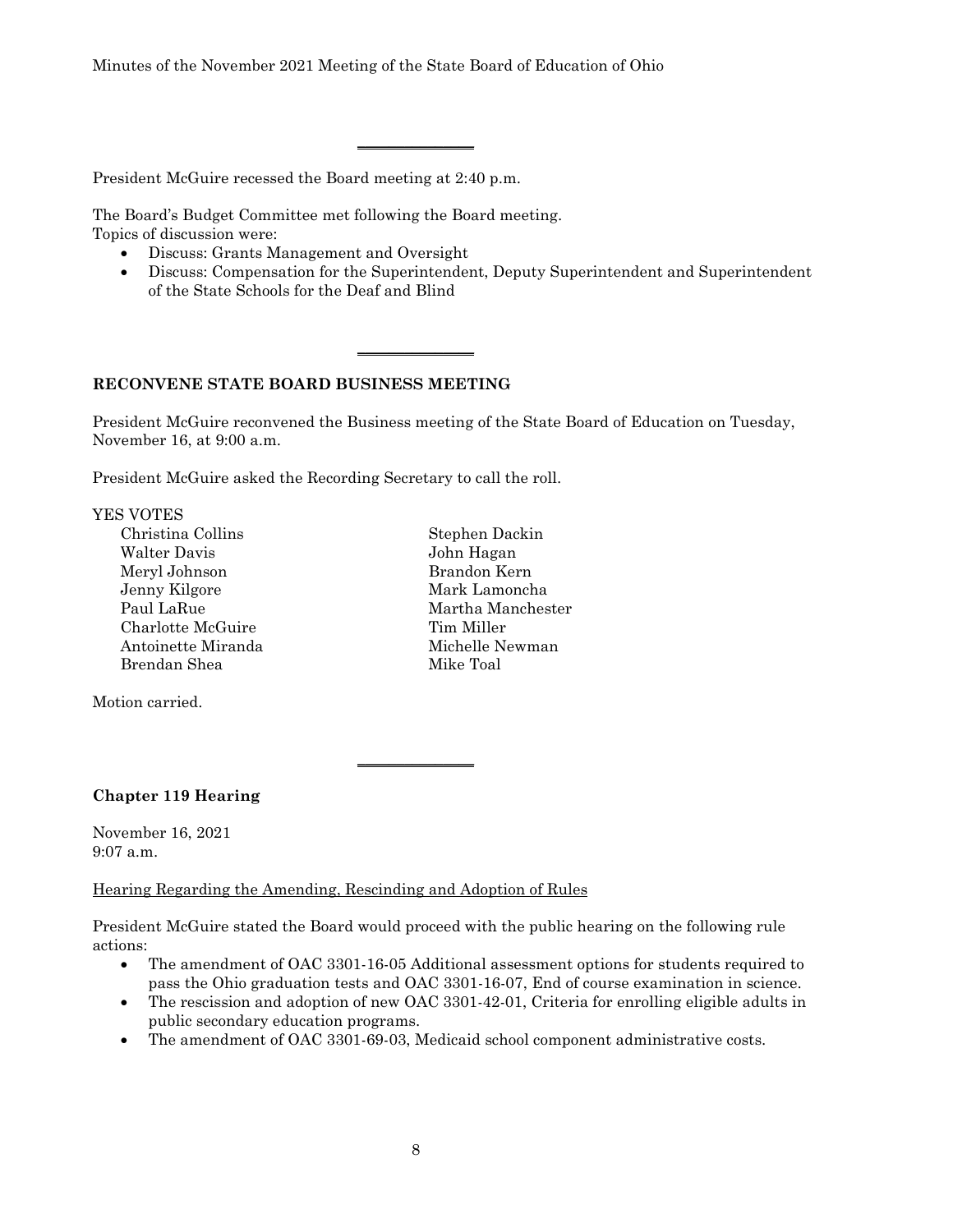President McGuire called on Holly Welch, from the Office of the Attorney General, Assistant Section Chief, Education section. Ms. Welch called on Immy Singh, Chief Legal Counsel for the Ohio Department of Education.

Ms. Singh presented the following Board Exhibits:

- Board Exhibit 1 is the public notice that appears in the Register of Ohio and references the proposed rule actions subject to this hearing;
- Board Exhibit 2 would be a true and accurate copy of the resolutions adopted by the State Board of Education regarding these rules;
- Board Exhibit 3 would be true and accurate copies of the rules as filed with the Joint Committee on Agency Rule Review (JCARR), Legislative Service Commission (LSC) and the Secretary of State.

Ms. Singh explained the rules had been made available to all persons affected by the rules.

President McGuire stated that testimony would be received, either orally or in writing, for or against, the amendment of the rules that are under consideration. Anyone who wished to testify must complete the registration sheet. All testimony would be limited to no more than five minutes. If additional time is needed, consideration would be given to a reasonable extension. Any written testimony would be marked as Group Exhibit 4.

President McGuire announced that the Board would now receive testimony on the proposed actions before the Board.

**PUBLIC TESTIMONY ON THE PROPOSED RULE ACTIONS**

There were no requests.

President McGuire called on Ms. Welch, who submitted into evidence State Board Exhibits 1 through 3.

 $\overline{\phantom{a}}$  , where  $\overline{\phantom{a}}$ 

 $\overline{\phantom{a}}$  , where  $\overline{\phantom{a}}$ 

 $\overline{\phantom{a}}$  , where  $\overline{\phantom{a}}$ 

President McGuire stated that the exhibits were so received. As there was no more testimony, she declared the public hearing closed at 9: 07 a.m.

# **PUBLIC PARTICIPATION ON VOTING AGENDA ITEMS**

There was no Public Participation on Voting Agenda Items.

**PUBLIC PARTICIPATION ON NON-VOTING AGENDA ITEMS**

\_\_\_\_\_\_\_\_\_\_\_\_\_\_\_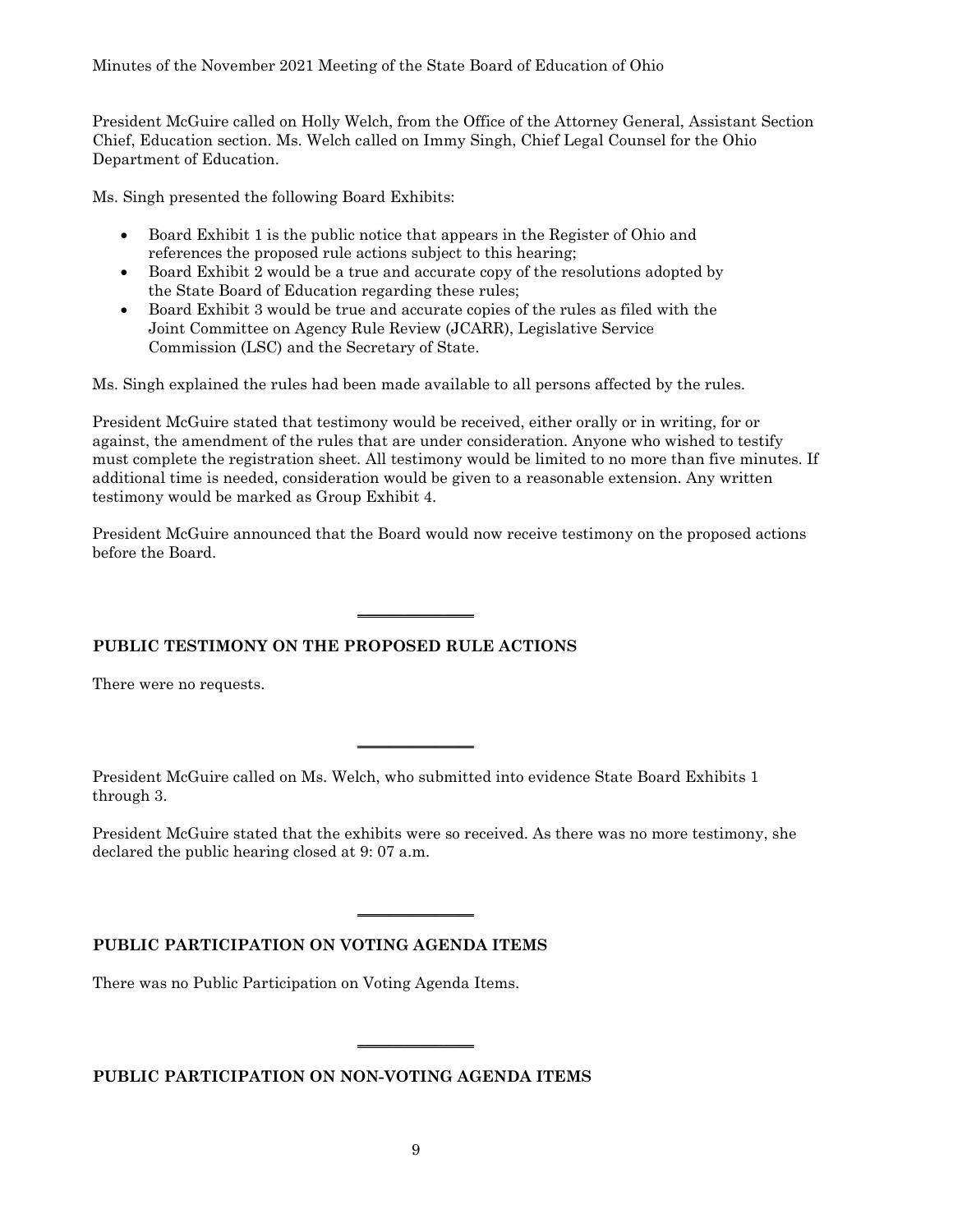1) Mr. Ayisat Abilogun, Financial Leadership Club of America. Mr. Abilogun submitted written testimony regarding Financial Literacy.

2) Mr. Jamie Bond. Mr. Bond submitted written testimony regarding Financial Literacy.

 $\overline{\phantom{a}}$  , where  $\overline{\phantom{a}}$ 

3) Ms. Sharon Kim. Ms. Kim submitted written testimony regarding the recission of the Equity Resolution, Item 20, from the July 2020 meeting of the Board.

## **EXECUTIVE SESSION AND QUASI-JUDICIAL DISCUSSION**

President McGuire called on Vice President Dackin, who Moved that the State Board of Education go into Executive Session pursuant to Ohio Revised Code Section 121.22(G)(1) to consider the appointment, employment, dismissal, discipline, promotion, demotion, or compensation of a public employee or official. The investigation of charges or complaints against a public employee, official, licensee, or regulated individual; and that the State Board of Education go into Executive Session pursuant to Ohio Revised Code Section 121.22(G)(3) for the purpose of conferring with legal counsel about matters that are the subject of pending or imminent court action.

Ms. Johnson Seconded the motion.

The President called for a roll call vote.

| YES VOTES         |                    |
|-------------------|--------------------|
| Christina Collins | Stephen Dackin     |
| Walter Davis      | John Hagan         |
| Kirsten Hill      | Meryl Johnson      |
| Brandon Kern      | Jenny Kilgore      |
| Mark Lamoncha     | Paul LaRue         |
| Martha Manchester | Charlotte McGuire  |
| Tim Miller        | Antoinette Miranda |
| Michelle Newman   | Brendan Shea       |
| Mike Toal         |                    |

Motion carried.

The Board went into Executive Session and Quasi-Judicial discussion at 9:18 a.m.

The Board recessed from Executive Session and Quasi-Judicial discussion at 12:00 p.m.

 $\overline{\phantom{a}}$  , where  $\overline{\phantom{a}}$ 

 $\overline{\phantom{a}}$  , where  $\overline{\phantom{a}}$ 

The State Board recessed for lunch.

#### **COMMITTEE REPORTS**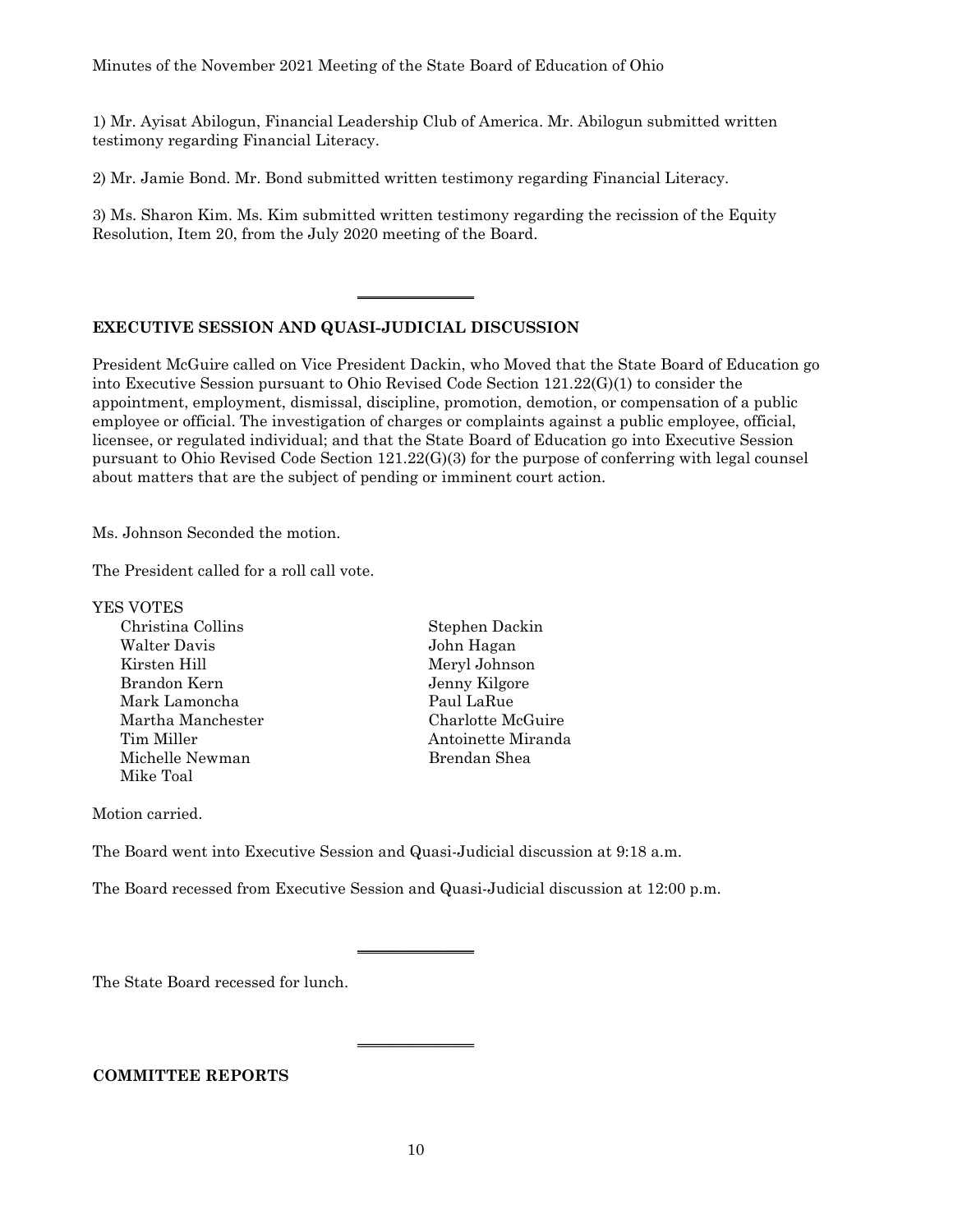Committee chairs provided reports from Committee meetings which met on Monday, September 20. A copy of the Committee report has been placed in the Committee folder on the website.

- Teaching, Leading, and Learning Committee Mrs. Manchester
- Emerging Issues and Operational Standards Committee Dr. Miranda
- Integrated Student Supports Committee Dr. Kilgore
- Performance and Impact Committee Mr. LaRue
- Budget Committee Mr. Toal

### **VOTING ON THE REPORT & RECOMMENDATIONS OF THE SUPERINTENDENT OF PUBLIC INSTRUCTION**

 $\overline{\phantom{a}}$  , where  $\overline{\phantom{a}}$ 

President McGuire called on Interim Superintendent Siddens for her report and recommendations.

President McGuire presented the following recommendations (Items 1-4) on the Consent Agenda:

**1. RESOLUTION TO ACCEPT THE PERMANENT VOLUNTARY SURRENDER AND DENIAL OF LICENSES FORM SIGNED BY WILLIAM M. JEWELL, JR. AND TO ENTER AN ORDER TO REVOKE PERMANENTLY ALL OF HIS CURRENT AND PREVIOUSLY HELD LICENSES, PERMITS, AND CERTIFICATES AND TO DENY PERMANENTLY ANY OF HIS PENDING APPLICATIONS FOR A LICENSE, PERMIT, OR CERTIFICATE**

I **RECOMMEND** that the State Board of Education **ADOPT** the following Resolution:

WHEREAS William M. Jewell, Jr. has applied for and/or has been issued a license, permit, or certificate by the Ohio Department of Education; and

WHEREAS on September 8, 2021, the Ohio Department of Education received a permanent voluntary surrender and denial of licenses form from William M. Jewell, Jr. that authorizes the State Board of Education to enter an order permanently revoking all of his current and previously held licenses, permits, and certificates and permanently denying any pending applications that he has submitted for a license, permit, or certificate based upon Mr. Jewell's decision not to participate in any further proceedings pursuant to Ohio Revised Code 3319.31; and

WHEREAS the form specifies that William M. Jewell, Jr. is ineligible for and may not reapply for certification or licensure in the state of Ohio; and

WHEREAS William M. Jewell, Jr. has expressly and forever waived all rights as set forth in Chapter 119 of the Ohio Revised Code, including but not limited to, his right to a hearing and his right to appeal the Resolution of the State Board of Education: Therefore, Be It

RESOLVED, That the State Board of Education, pursuant to Ohio Revised Code 3319.31(B)(1) and Ohio Revised Code 3319.311(F), hereby **REVOKES** William M. Jewell, Jr.'s current and any previously held licenses, permits, and certificates and **DENIES** any pending applications that he has submitted for a license,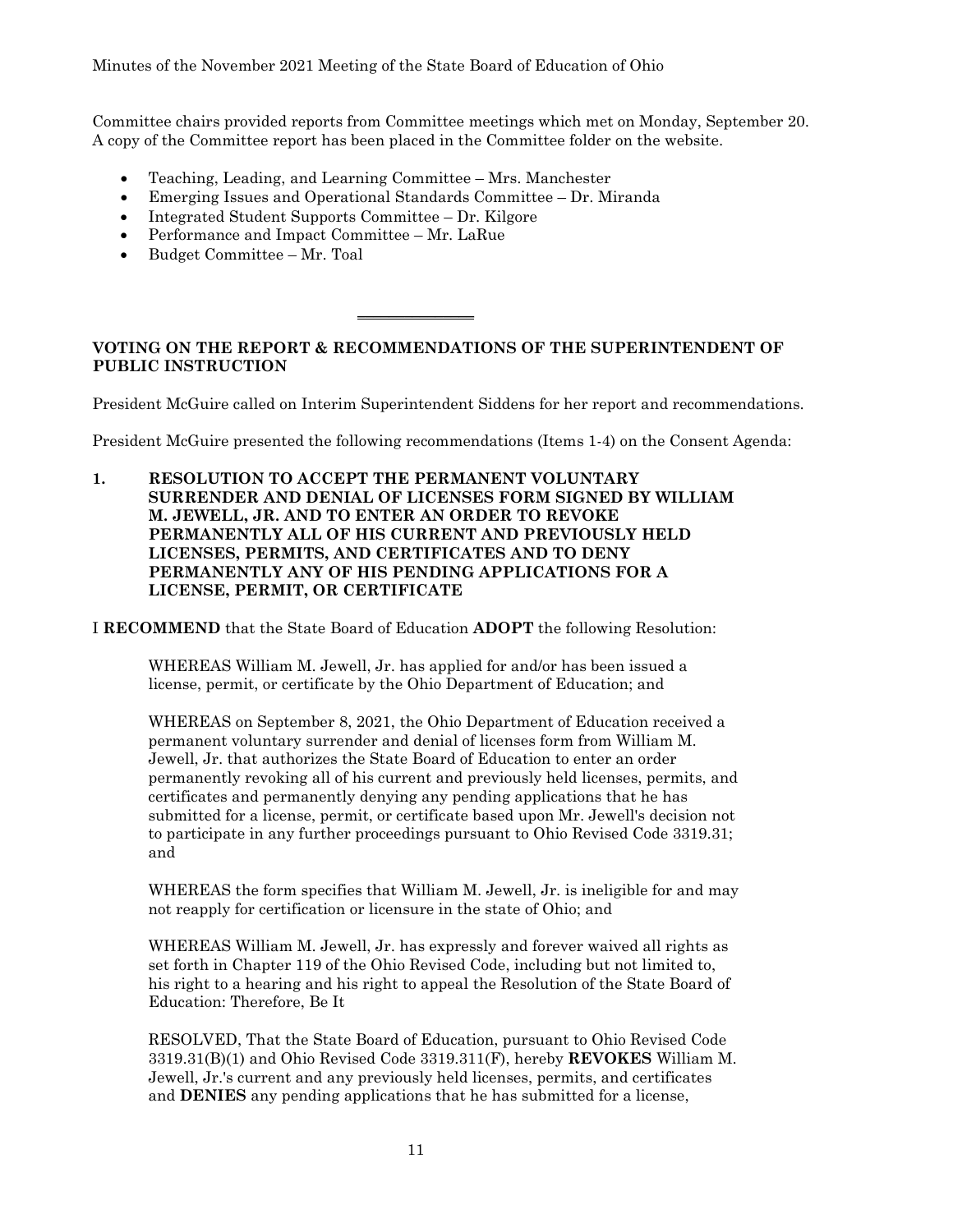permit, or certificate based upon Mr. Jewell's decision not to participate in any further proceedings pursuant to Ohio Revised Code 3319.31. Further, the State Board of Education, in accordance with Ohio Administrative Code Rule 3301-73-  $22(A)(2)(b)$  and  $(A)(3)(b)$ , orders William M. Jewell, Jr. be permanently ineligible to apply for any license, permit, or certificate issued by the State Board of Education; and, Be It Further

RESOLVED, That the Interim State Superintendent of Public Instruction be, and she hereby is, directed to notify Mr. Jewell of this action.

#### **2. RESOLUTION TO ACCEPT THE PERMANENT VOLUNTARY SURRENDER AND DENIAL OF LICENSES FORM SIGNED BY CORY D. MARLING AND TO ENTER AN ORDER TO REVOKE PERMANENTLY ALL OF HIS CURRENT AND PREVIOUSLY HELD LICENSES, PERMITS, AND CERTIFICATES AND TO DENY PERMANENTLY ANY OF HIS PENDING APPLICATIONS FOR A LICENSE, PERMIT, OR CERTIFICATE**

I **RECOMMEND** that the State Board of Education **ADOPT** the following Resolution:

WHEREAS Cory D. Marling has applied for and/or has been issued a license, permit, or certificate by the Ohio Department of Education; and

WHEREAS on October 7, 2021, the Ohio Department of Education received a permanent voluntary surrender and denial of licenses form from Cory D. Marling that authorizes the State Board of Education to enter an order permanently revoking all of his current and previously held licenses, permits, and certificates and permanently denying any pending applications that he has submitted for a license, permit, or certificate based upon Mr. Marling's plea of guilty to four misdemeanor counts of attempted child endangerment in the Muskingum County Court; and

WHEREAS the form specifies that Cory D. Marling is ineligible for and may not reapply for certification or licensure in the state of Ohio; and

WHEREAS Cory D. Marling has expressly and forever waived all rights as set forth in Chapter 119 of the Ohio Revised Code, including but not limited to, his right to a hearing and his right to appeal the Resolution of the State Board of Education: Therefore, Be It

RESOLVED, That the State Board of Education, pursuant to Ohio Revised Code 3319.31(B)(1) and Ohio Revised Code 3319.311(F), hereby **REVOKES** Cory D. Marling's current and any previously held licenses, permits, and certificates and **DENIES** any pending applications that he has submitted for a license, permit, or certificate based upon Mr. Marling's plea of guilty to four misdemeanor counts of attempted child endangerment in the Muskingum County Court. Further, the State Board of Education, in accordance with Ohio Administrative Code Rule  $3301-73-22(A)(2)(b)$  and  $(A)(3)(b)$ , orders Cory D. Marling be permanently ineligible to apply for any license, permit, or certificate issued by the State Board of Education; and, Be It Further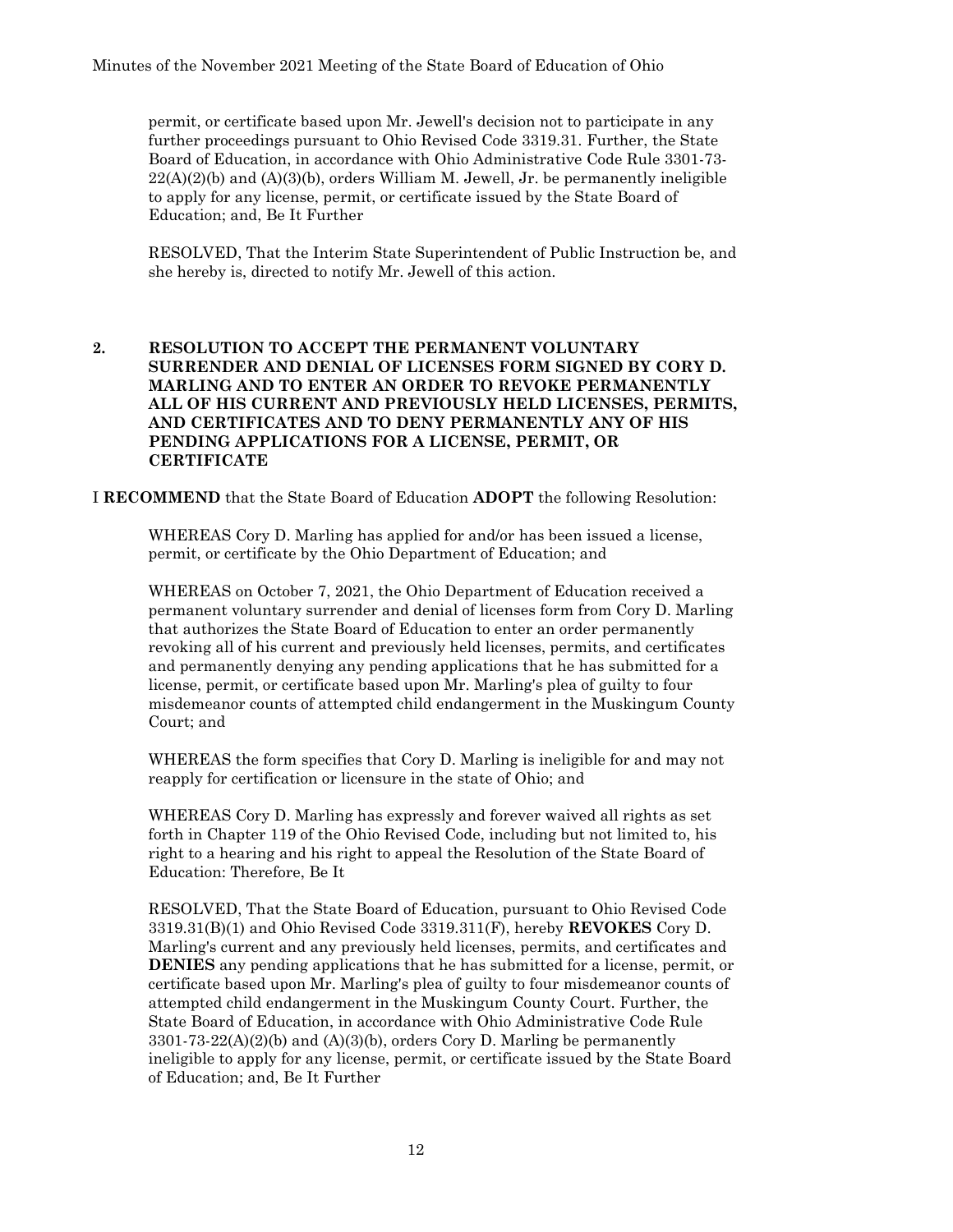RESOLVED, That the Interim State Superintendent of Public Instruction be, and she hereby is, directed to notify Mr. Marling of this action.

## **3. RESOLUTION TO ACCEPT THE PERMANENT VOLUNTARY SURRENDER AND DENIAL OF LICENSES FORM SIGNED BY LUKE T. RYAN AND TO ENTER AN ORDER TO REVOKE PERMANENTLY ALL OF HIS CURRENT AND PREVIOUSLY HELD LICENSES, PERMITS, AND CERTIFICATES AND TO DENY PERMANENTLY ANY OF HIS PENDING APPLICATIONS FOR A LICENSE, PERMIT, OR CERTIFICATE**

I **RECOMMEND** that the State Board of Education **ADOPT** the following Resolution:

WHEREAS Luke T. Ryan has applied for and/or has been issued a license, permit, or certificate by the Ohio Department of Education; and

WHEREAS on September 20, 2021, the Ohio Department of Education received a permanent voluntary surrender and denial of licenses form from Luke T. Ryan that authorizes the State Board of Education to enter an order permanently revoking all of his current and previously held licenses, permits, and certificates and permanently denying any pending applications that he has submitted for a license, permit, or certificate based upon Mr. Ryan's 2019 criminal charge for one felony count of sexual battery under Ohio Revised Code 2907.03(A)(7); and

WHEREAS the form specifies that Luke T. Ryan is ineligible for and may not reapply for certification or licensure in the state of Ohio; and

WHEREAS Luke T. Ryan has expressly and forever waived all rights as set forth in Chapter 119 of the Ohio Revised Code, including but not limited to, his right to a hearing and his right to appeal the Resolution of the State Board of Education: Therefore, Be It

RESOLVED, That the State Board of Education, pursuant to Ohio Revised Code 3319.31(B)(1) and Ohio Revised Code 3319.311(F), hereby **REVOKES** Luke T. Ryan's current and any previously held licenses, permits, and certificates and **DENIES** any pending applications that he has submitted for a license, permit, or certificate based upon Mr. Ryan's 2019 criminal charge for one felony count of sexual battery under Ohio Revised Code 2907.03(A)(7). Further, the State Board of Education, in accordance with Ohio Administrative Code Rule 3301-73-  $22(A)(2)(b)$  and  $(A)(3)(b)$ , orders Luke T. Ryan be permanently ineligible to apply for any license, permit, or certificate issued by the State Board of Education; and, Be It Further

RESOLVED, That the Interim State Superintendent of Public Instruction be, and she hereby is, directed to notify Mr. Ryan of this action.

#### **4. RESOLUTION TO ACCEPT THE PERMANENT VOLUNTARY SURRENDER AND DENIAL OF LICENSES FORM SIGNED BY MICHAEL P. WELKER AND TO ENTER AN ORDER TO REVOKE PERMANENTLY**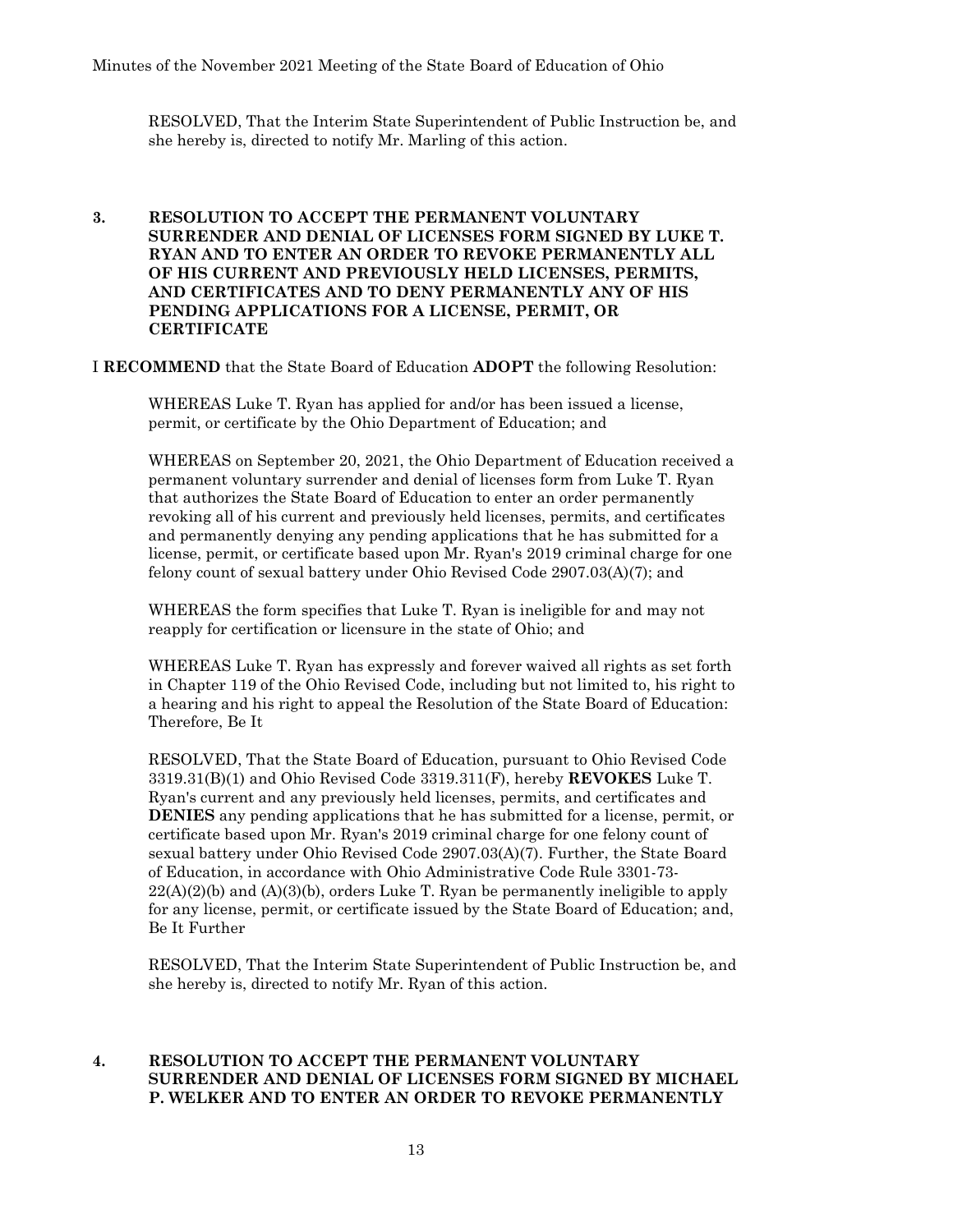#### **ALL OF HIS CURRENT AND PREVIOUSLY HELD LICENSES, PERMITS, AND CERTIFICATES AND TO DENY PERMANENTLY ANY OF HIS PENDING APPLICATIONS FOR A LICENSE, PERMIT, OR CERTIFICATE**

I **RECOMMEND** that the State Board of Education **ADOPT** the following Resolution:

WHEREAS Michael P. Welker has applied for and/or has been issued a license, permit, or certificate by the Ohio Department of Education; and

WHEREAS on October 12, 2021, the Ohio Department of Education received a permanent voluntary surrender and denial of licenses form from Michael P. Welker that authorizes the State Board of Education to enter an order permanently revoking all of his current and previously held licenses, permits, and certificates and permanently denying any pending applications that he has submitted for a license, permit, or certificate based upon Mr. Welker's decision not to participate in any further proceedings pursuant to Ohio Revised Code 3319.311; and

WHEREAS the form specifies that Michael P. Welker is ineligible for and may not reapply for certification or licensure in the state of Ohio; and

WHEREAS Michael P. Welker has expressly and forever waived all rights as set forth in Chapter 119 of the Ohio Revised Code, including but not limited to, his right to a hearing and his right to appeal the Resolution of the State Board of Education: Therefore, Be It

RESOLVED, That the State Board of Education, pursuant to Ohio Revised Code 3319.31(B)(1) and Ohio Revised Code 3319.311(F), hereby **REVOKES** Michael P. Welker's current and any previously held licenses, permits, and certificates and **DENIES** any pending applications that he has submitted for a license, permit, or certificate based upon Mr. Welker's decision not to participate in any further proceedings pursuant to Ohio Revised Code 3319.311. Further, the State Board of Education, in accordance with Ohio Administrative Code Rule 3301-73-22(A)(2)(b) and (A)(3)(b), orders Michael P. Welker be permanently ineligible to apply for any license, permit, or certificate issued by the State Board of Education; and, Be It Further

RESOLVED, That the Interim State Superintendent of Public Instruction be, and she hereby is, directed to notify Mr. Welker of this action.

It was Moved by Ms. Johnson and Seconded by Mrs. Hill that the Consent Agenda (Items 1-4) be approved.

President McGuire called for a roll call vote.

YES VOTES Christina Collins Stephen Dackin Walter Davis Diana Fessler Kirsten Hill Meryl Johnson Brandon Kern Jenny Kilgore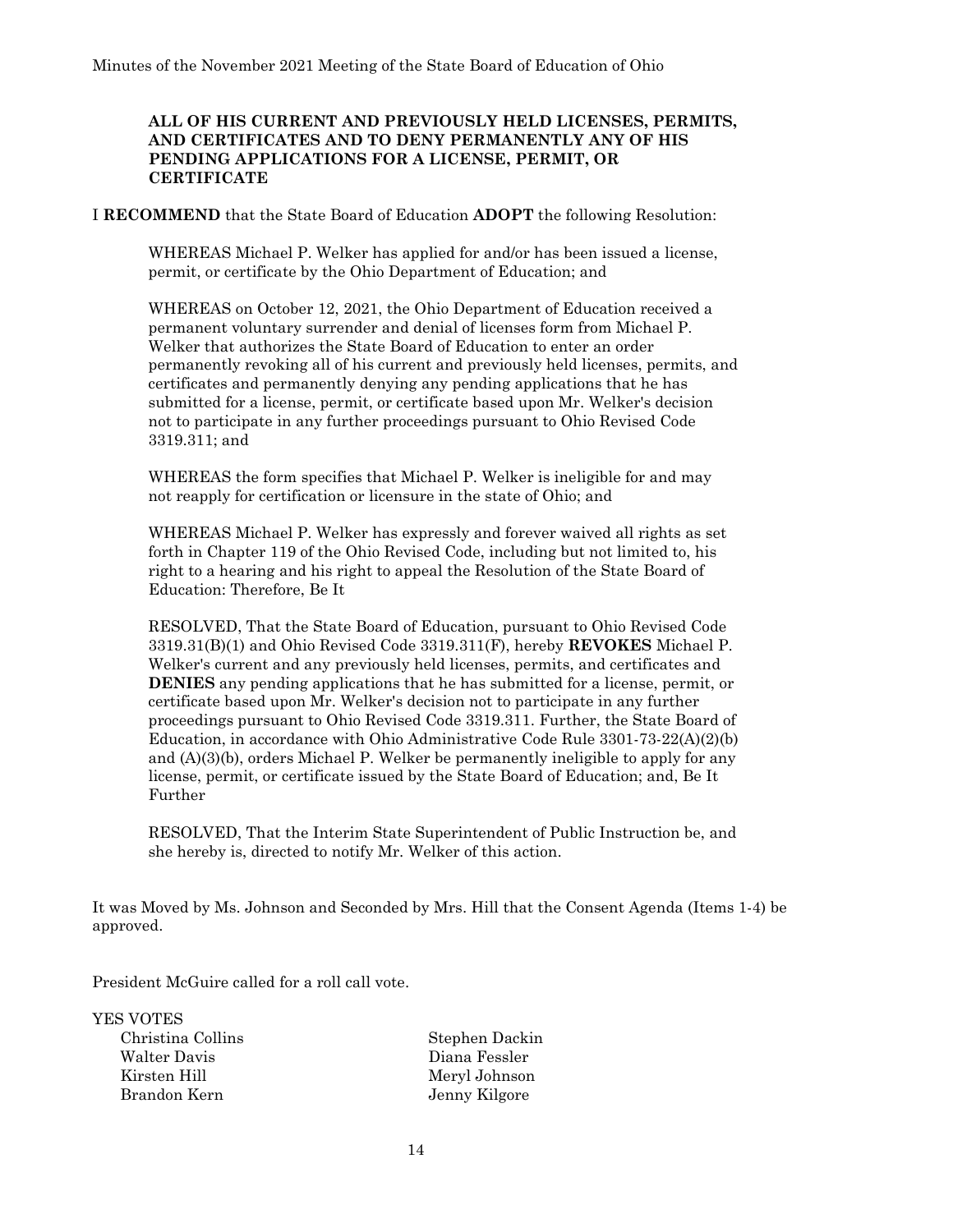Mark Lamoncha Paul LaRue Martha Manchester Charlotte McGuire Tim Miller **Antoinette Miranda** Michelle Newman Brendan Shea Mike Toal

Motion carried.

Dr. Kilgore presented the following recommendation (Item 5):

# **5. RESOLUTION TO ADOPT CHANGES TO OHIO ADMINISTRATIVE CODE 3301-91 / STANDARDS FOR SCHOOL LUNCH AND BREAKFAST PROGRAMS**

 $\overline{\phantom{a}}$  , where  $\overline{\phantom{a}}$ 

The State Board of Education ("Board") **ADOPTS** changes to Ohio Administrative Code (OAC) Ohio Administrative Code 3301-91 / Standards for School Lunch and Breakfast Programs as follows:

Ohio Revised Code (ORC) 3301.07 allows the Board to adopt rules necessary for carrying out any function imposed on it by law;

ORC 3313.813 requires the Board to establish standards for school lunch and breakfast programs established under the "National School Lunch Act," 60 St. 230 (1946) 42 U.S.C., as amended, and the "Child Nutrition Act of 1966," 80 Stat. 885, 42 U.S.C. 1771, as amended;

ORC 3313.813 states that the Board must require each district to establish a breakfast program in every school where at least one-fifth of the pupils in the school are eligible under federal requirements for free breakfasts and to establish a lunch program in every school where at least one-fifth of the pupils are eligible for free lunches;

ORC 3313.813 states that the Board shall require each district to establish a breakfast program in every school in which the parents of at least one-half of the children enrolled in the school have requested that the breakfast program be established;

ORC 3313.813 states that the Board shall require each district to establish one of the following for summer intervention services described in division (D) of ORC 3301.0711 or provided under ORC 3313.608, and any other summer intervention program required by law:

- An extension of the school breakfast program pursuant to the "National School Lunch Act" and the "Child Nutrition Act of 1966";
- An extension of the school lunch program pursuant to those acts; or
- A summer food service program pursuant to those acts;

Changes are being made to these rules to provide greater clarity, correct misspellings, and to meet the requirements of ORC 3313.813;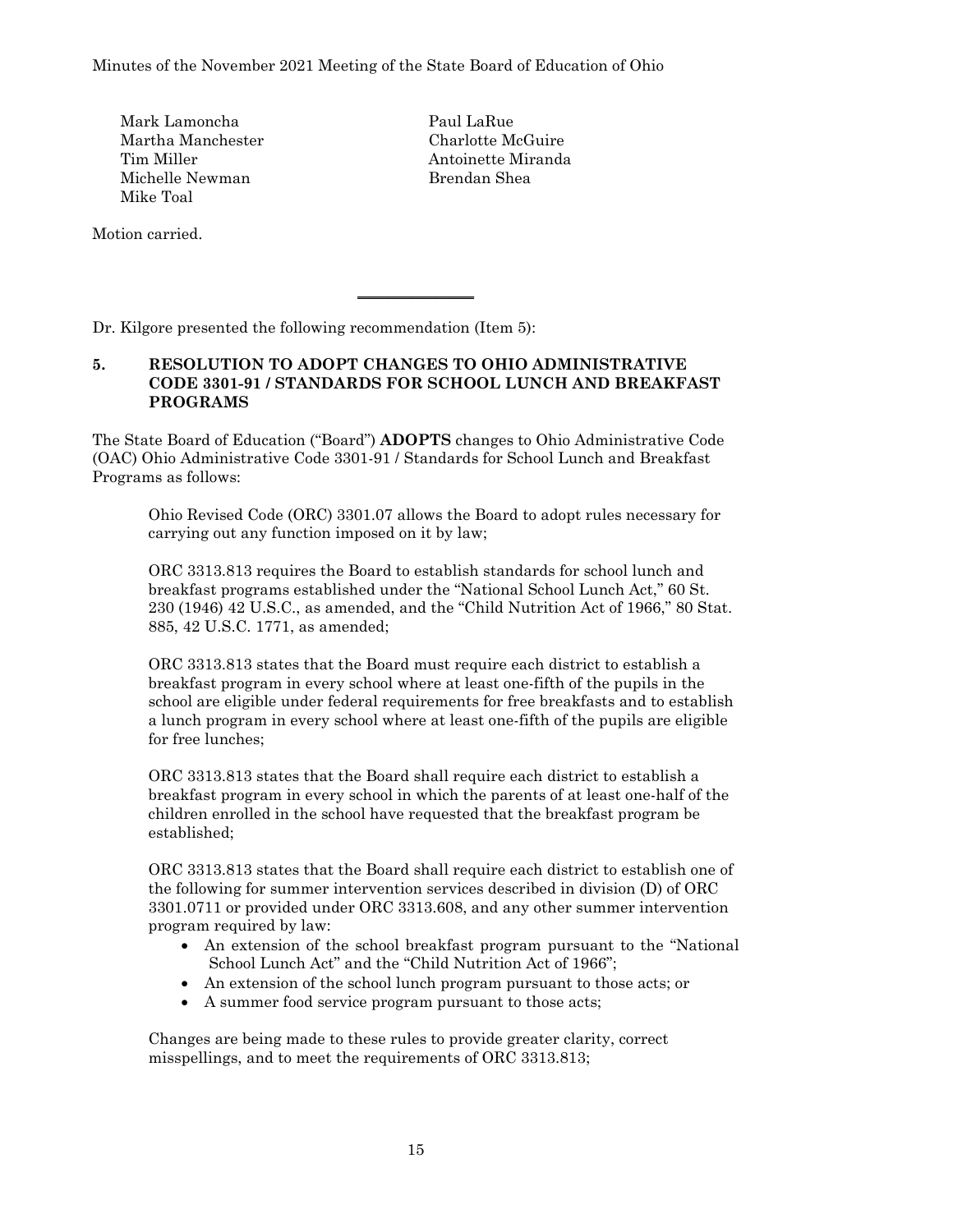The Integrated Student Supports Committee recommended adopting the rules in the form attached hereto at its October 2021 meeting.

NOW, THEREFORE, BE IT RESOLVED, that the Board adopts changes to OAC 3301-91-01, 3301-91-04, 3301-91-09 in the form attached hereto; rescinds OAC 3301-91-07 in its current form and replaces it with the rule in the form attached hereto; rescinds OAC 3301-91-08; and adopts new rule OAC 3301-91-10 in the form attached hereto;

FURTHER RESOLVED, that the Interim Superintendent of Public Instruction or her designee be, and hereby is, directed to file the rules with the proper agencies, and the same be made available upon request, without charge, to all persons affected by said rules; and

FURTHER RESOLVED, that the Interim Superintendent of Public Instruction be, and hereby is, directed to give proper notice under the provisions of Chapter 119 of the Revised Code of the holding of a hearing on said rules; that public notice be given in the Register of Ohio, and that said notice contain a general statement of the subject matter to which the rules relate.

It was Moved by Dr. Kilgore that the above recommendation (Item 5) be approved.

President McGuire called for a roll call vote.

#### YES VOTES

Christina Collins Stephen Dackin Walter Davis Diana Fessler John Hagan Kirsten Hill Meryl Johnson Brandon Kern Jenny Kilgore Mark Lamoncha Charlotte McGuire Tim Miller Antoinette Miranda Michelle Newman Brendan Shea Mike Toal

Paul LaRue Martha Manchester

Motion carried.

Dr. Miranda presented the following recommendation (Item 6):

#### **6. RESOLUTION TO ADOPT CHANGES TO OHIO ADMINISTRATIVE CODE 3301-105-01 / FUNDING FOR EDUCATIONAL SERVICE CENTERS**

 $\overline{\phantom{a}}$  , where  $\overline{\phantom{a}}$ 

The State Board of Education ("Board") hereby **ADOPTS** changes to Ohio Administrative Code (OAC) 3301-105-01 as follows:

Am. Sub. H.B. 64 of the 131st General Assembly (HB 64) requires the Board to adopt rules governing the determination of high-performing educational service centers and the distribution of state funds to said centers;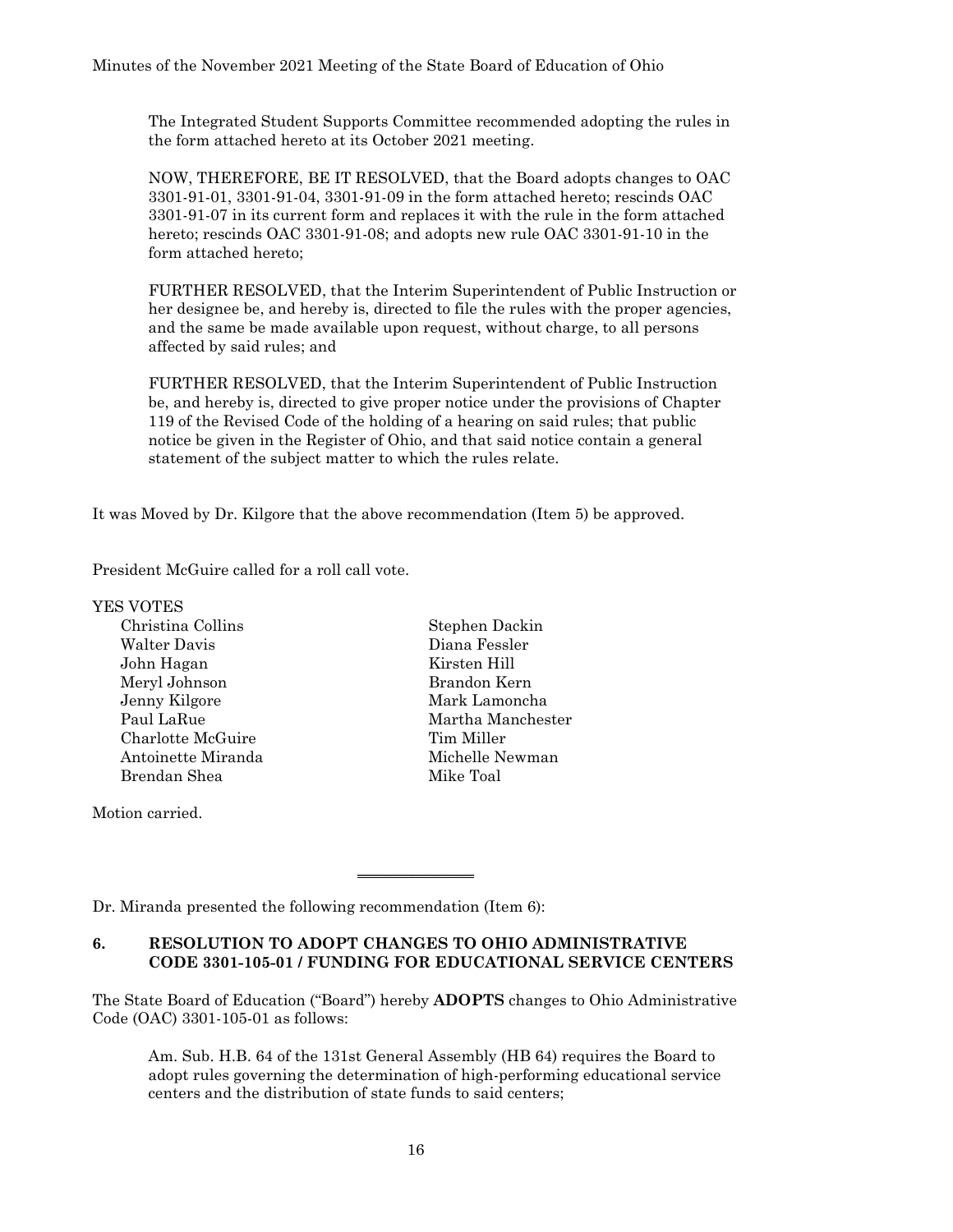HB 64 requires the rules adopted for this purpose to establish an application process whereby educational service centers may provide evidence of reductions in client school district expenditures, a deadline by which applications must be submitted to the Department of Education, the criteria the Department will use in determining the degree of efficiencies attained by coordinating and consolidating services and which centers qualify as high-performing for purposes of funding under this section; and a metric the Department will use in evaluating and monitoring the efficiencies attained by coordinating and consolidating services;

Changes to this rule remove obsolete language and clarify the date by which payments must be made;

The Emerging Issues and Operational Standards Committee recommended adopting the rule in the form attached hereto at its October 2021 meeting.

NOW, THEREFORE, BE IT RESOLVED, that the Board adopts changes to OAC 3301-105-01 in the form attached hereto;

FURTHER RESOLVED, that the Interim Superintendent of Public Instruction or her designee be, and hereby is, directed to file the rule with the proper agencies, and the same be made available upon request, without charge, to all persons affected by said rule; and

FURTHER RESOLVED, that the Interim Superintendent of Public Instruction be, and hereby is, directed to give proper notice under the provisions of Chapter 119 of the Revised Code of the holding of a hearing on said rule; that public notice be given in the Register of Ohio, and that said notice contain a general statement of the subject matter to which the rule relates.

It was Moved by Dr. Miranda that the above recommendation (Item 6) be approved.

President McGuire called for a roll call vote.

## YES VOTES

Christina Collins Stephen Dackin Walter Davis John Hagan Kirsten Hill Meryl Johnson Brandon Kern Jenny Kilgore Mark Lamoncha Paul LaRue Martha Manchester Charlotte McGuire Michelle Newman Brendan Shea Mike Toal

ABSTAIN

Diana Fessler

#### Motion carried.

Tim Miller **Antoinette Miranda**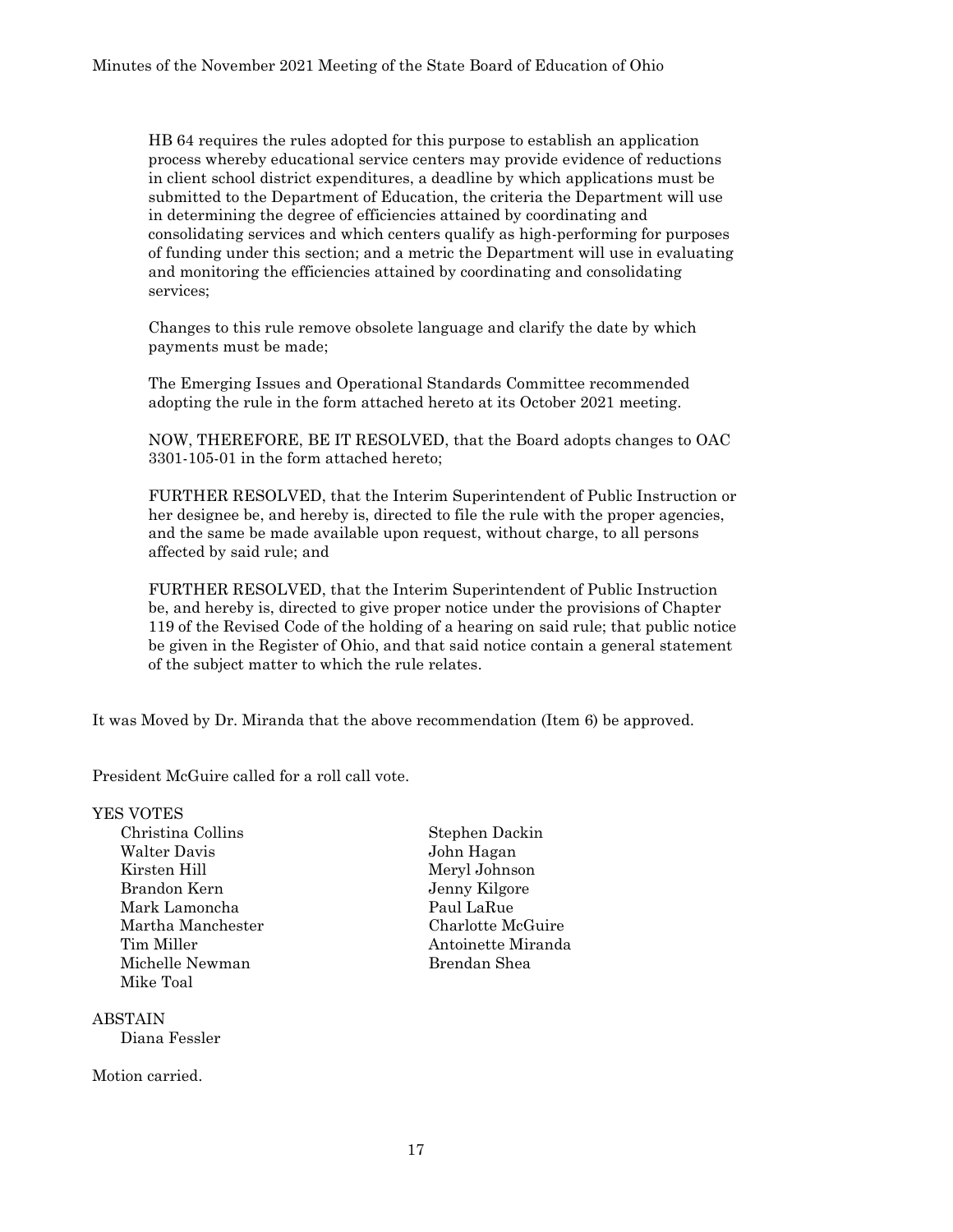President McGuire presented the following recommendation (Item 7):

**7. RESOLUTION TO ADOPT THE RECOMMENDATION OF THE HEARING OFFICER AND TO DENY THE TRANSFER OF SCHOOL DISTRICT TERRITORY FROM THE BEACHWOOD CITY SCHOOL DISTRICT, CUYAHOGA COUNTY, TO THE ORANGE CITY SCHOOL DISTRICT, CUYAHOGA COUNTY, PURSUANT TO SECTION 3311.24 OF THE OHIO REVISED CODE.** 

\_\_\_\_\_\_\_\_\_\_\_\_\_\_\_

The State Board of Education ("Board") hereby **ADOPTS** the following:

Pursuant to Ohio Revised Code ("ORC") Section 3311.24, residents Michael and Fani Kirschner ("Petitioners") have petitioned for the transfer of school district territory from the Beachwood City School District, Cuyahoga County, to the Orange City School District, Cuyahoga County;

Petitioners requested a hearing, which was held on July 27, 2021, before a duly appointed hearing officer;

In her report, submitted October 12, 2021, the hearing officer, Linda Mosbacher, recommends that the Board deny the proposed transfer of territory from the Beachwood City School District, Cuyahoga County, to the Orange City School District, Cuyahoga County, pursuant to ORC 3311.24; and

In the report, hearing officer Mosbacher concludes that in balancing the competing issues and giving primary consideration to the present and ultimate good of all pupils concerned, Petitioners have not met their burden of proof to support the request to transfer their property from the Beachwood City School District to the Orange City School District.

NOW, THEREFORE, BE IT RESOLVED, that upon consideration of the hearing officer's report and the relevant law, the Board hereby adopts the recommendation of the hearing officer and denies the request for the transfer of territory from the Beachwood City School District, Cuyahoga County, to the Orange City School District, Cuyahoga County for the reasons outlined in the hearing officer's report and recommendation; and

BE IT FURTHER RESOLVED, that the Superintendent of Public Instruction be, and she hereby is, directed to serve a true copy of this resolution on the Petitioners, the Beachwood City School District, Cuyahoga County, the Orange City School District, Cuyahoga County, and counsel of record, if applicable.

It was Moved by Ms. Johnson and Seconded by Mrs. Hill that the above recommendation (Item 7) be approved.

President McGuire called for a roll call vote.

YES VOTES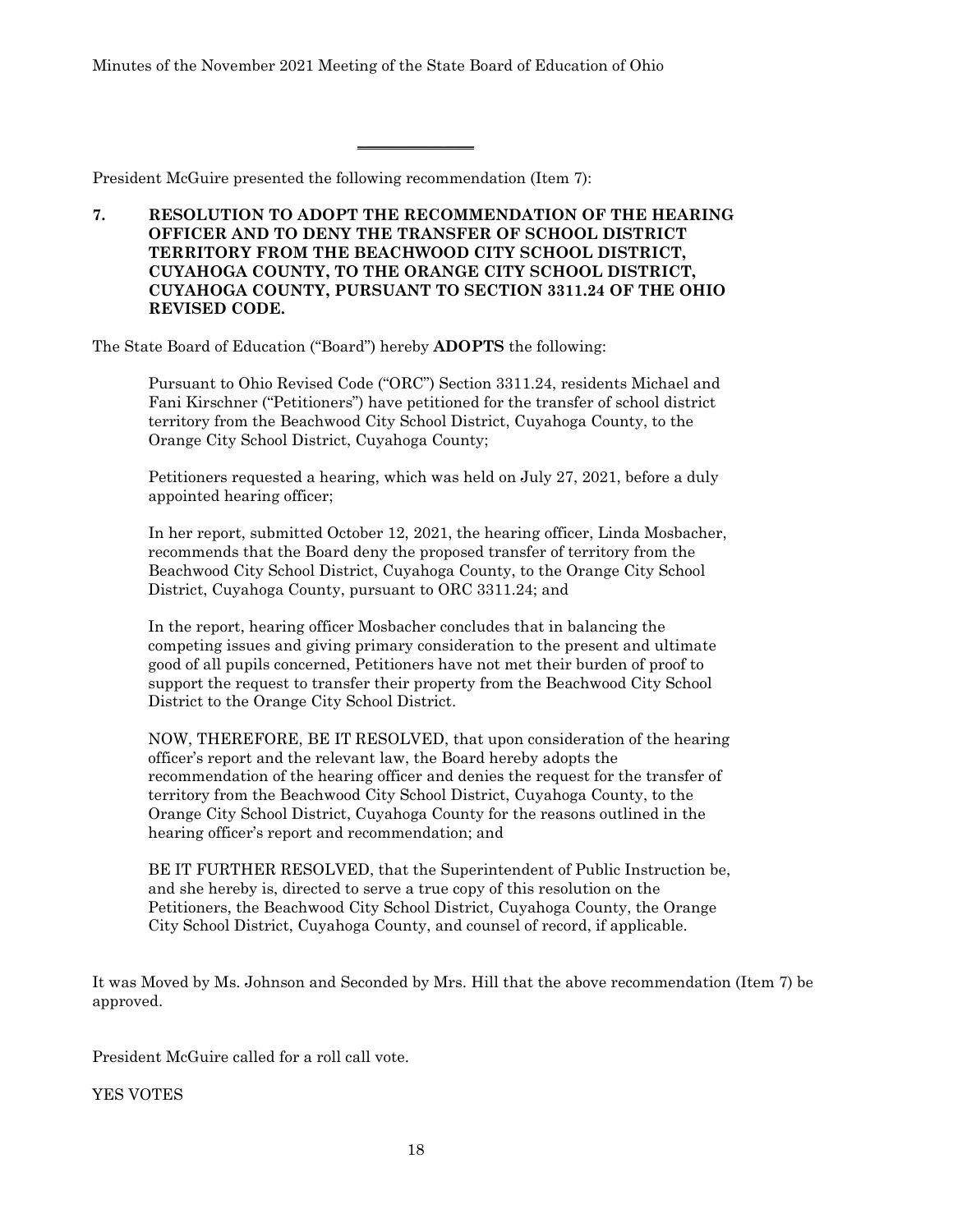| Christina Collins | Kirsten Hill       |
|-------------------|--------------------|
| Meryl Johnson     | Brandon Kern       |
| Jenny Kilgore     | Mark Lamoncha      |
| Paul LaRue        | Martha Manchester  |
| Tim Miller        | Antoinette Miranda |
| Michelle Newman   | Mike Toal          |
| NO VOTES          |                    |
| Stephen Dackin    | Walter Davis       |
| Diana Fessler     | John Hagan         |
| Charlotte McGuire | Brendan Shea       |
| Motion carried    |                    |

Aaron Ross, Director, Office of Professional Conduct, presented the following recommendation (Item 8):

#### **8. RESOLUTION TO ACCEPT THE REPORT AND RECOMMENDATION OF THE HEARING OFFICER TO REVOKE THE THREE-YEAR PUPIL ACTIVITY PERMIT OF JEREMY L. ALLEN**

 $\overline{\phantom{a}}$  , where  $\overline{\phantom{a}}$ 

I **RECOMMEND** that the State Board of Education **ADOPT** the following Resolution:

WHEREAS Jeremy L. Allen held a three-year pupil activity permit issued in 2019 with an effective year of 2018; and

WHEREAS on September 15, 2020, the State Superintendent of Public Instruction, on behalf of the State Board of Education, notified Jeremy L. Allen of its intent to determine whether to limit, suspend, revoke, or permanently revoke his three-year pupil activity permit issued in 2019 with an effective year of 2018 pursuant to Ohio Revised Code 3319.31(B)(1). The notice was based upon Mr. Allen engaging in conduct that is unbecoming to the teaching profession on or about the 2019-2020 school year, during and around the time of his employment as the junior high/middle school wrestling coach for the Crooksville Exempted Village School District, when he failed to maintain professional relationships with student athletes. Specifically, Mr. Allen inappropriately communicated with student-athletes via electronic communications, including but not limited to Snapchat communications, and these inappropriate electronic communications included, but are not limited to Mr. Allen communicating the following to student-athletes: "You fat asses need to lose some weight"; "[Student 1] dont worry about it, you look like shit no matter what you wear"'; "That's a lot of pizza boxes fat boys"; and "Look you fat fuckers! Mcdonalds!!" Further, Mr. Allen failed to provide appropriate supervision of student-athletes, which risked the health, safety, and welfare of student-athletes when he allowed a fifth-grade student athlete to wrestle a junior high student athlete, in violation of Ohio High School Athletic Association regulations; and

WHEREAS Mr. Allen did not request a hearing regarding the State Board of Education's intent; and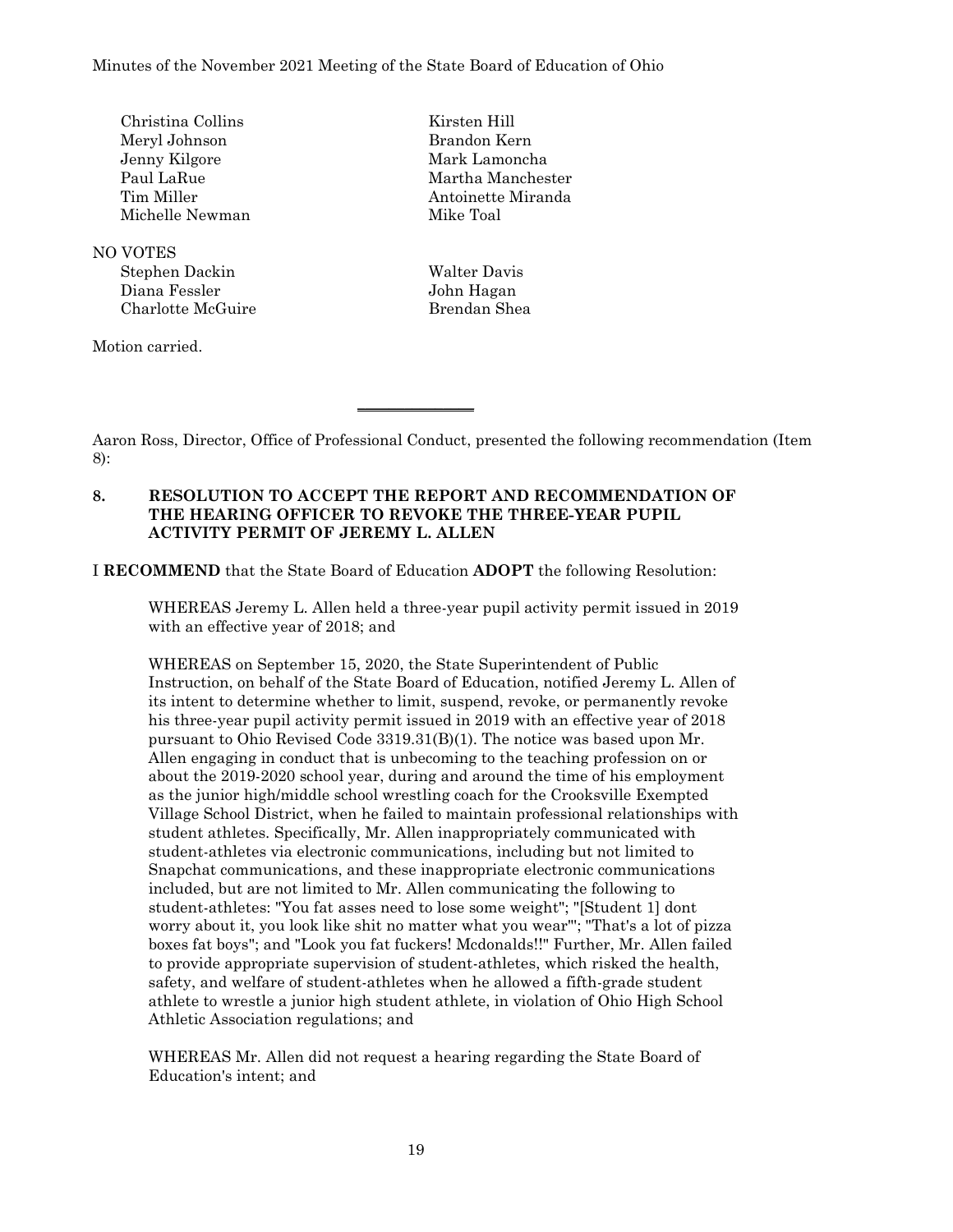WHEREAS a hearing was held on June 28, 2021; and

WHEREAS Mr. Allen was not present at the hearing, nor was he represented by counsel; and

WHEREAS the hearing officer recommends that Mr. Allen's permit be revoked and that he not be permitted to reapply for a license, permit, or certificate issued by the State Board of Education for three years, provided that he completes eight hours of student-teacher boundary training, eight hours of sensitivity training, and a student safety course. The hearing officer's recommendation is based upon the nature and seriousness of Mr. Allen's misconduct which involved numerous disparaging remarks to students in an effort to bully them into weight loss and the disregard for both the rules and safety issues in allowing a fifth-grade student to wrestle with the junior high school team; and

WHEREAS the State Board of Education has considered the factors listed in Rule 3301-73-21 of the Ohio Administrative Code and has considered the Licensure Code of Professional Conduct for Ohio Educators, which contains standards for the teaching profession and provides guidelines for conduct that is unbecoming to the teaching profession: Therefore, Be It

RESOLVED, That the State Board of Education, pursuant to Ohio Revised Code 3319.31(B)(1), hereby **REVOKES** Jeremy L. Allen's three-year pupil activity permit issued in 2019 with an effective year of 2018 based upon Mr. Allen engaging in conduct that is unbecoming to the teaching profession on or about the 2019-2020 school year, during and around the time of his employment as the junior high/middle school wrestling coach for the Crooksville Exempted Village School District, when he failed to maintain professional relationships with student athletes. Specifically, Mr. Allen inappropriately communicated with student-athletes via electronic communications, including but not limited to Snapchat communications, and these inappropriate electronic communications included, but are not limited to Mr. Allen communicating the following to student-athletes: "You fat asses need to lose some weight"; "[Student 1] dont worry about it, you look like shit no matter what you wear"'; "That's a lot of pizza boxes fat boys"; and "Look you fat fuckers! Mcdonalds!!" Further, Mr. Allen failed to provide appropriate supervision of student-athletes, which risked the health, safety, and welfare of student-athletes when he allowed a fifth-grade student athlete to wrestle a junior high student athlete, in violation of Ohio High School Athletic Association regulations. Further, the State Board of Education, in accordance with Ohio Administrative Code Rule 3301-73-22(A)(2)(a), orders that Jeremy L. Allen be ineligible to reapply for any license, permit, or certificate issued by the State Board of Education until on or after November 16, 2024, provided that he submits written verification to the Ohio Department of Education that he has completed, at his own expense, eight hours of studentteacher boundary training, eight hours of sensitivity training, and a course in student safety, with all training and courses to be approved in advance by the Ohio Department of Education; and, Be It Further

RESOLVED, That the Interim State Superintendent of Public Instruction be, and she hereby is, directed to notify Mr. Allen of this action.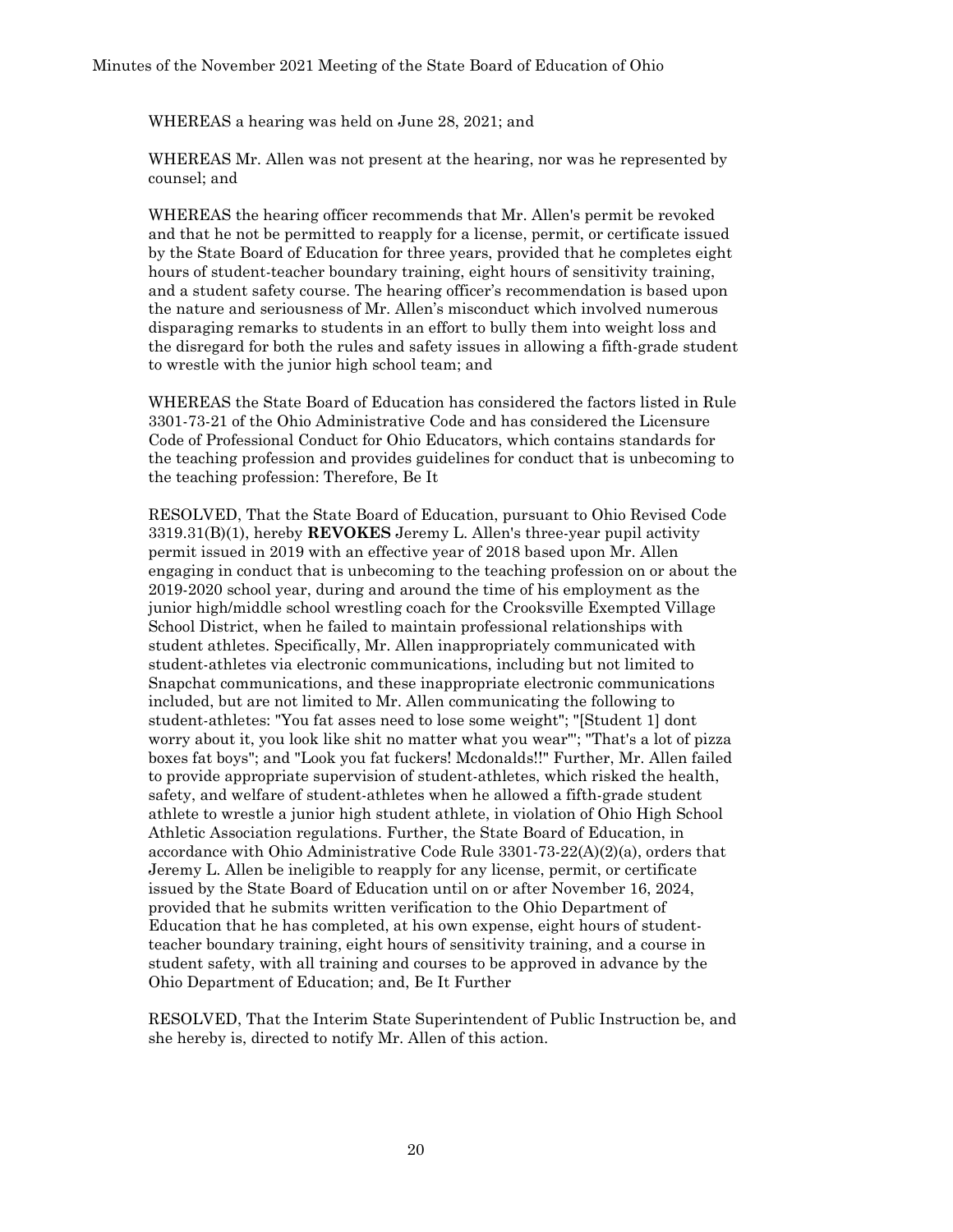It was Moved by Mrs. Manchester and Seconded by Dr. Kilgore that the above recommendation (Item 8) be approved.

President McGuire called for a roll call vote.

YES VOTES Christina Collins Stephen Dackin Walter Davis Diana Fessler John Hagan Kirsten Hill Meryl Johnson Brandon Kern Jenny Kilgore Mark Lamoncha Paul LaRue Martha Manchester Charlotte McGuire Tim Miller Antoinette Miranda Michelle Newman Brendan Shea Mike Toal

Motion carried.

Aaron Ross, Director, Office of Professional Conduct, presented the following recommendation (Item 9):

**9. RESOLUTION TO ACCEPT THE REPORT AND RECOMMENDATION OF THE HEARING OFFICER TO STRIKE IN PART THE OBJECTIONS TO THE REPORT AND RECOMMENDATION OF THE HEARING OFFICER AND TO REVOKE THE FIVE-YEAR PROFESSIONAL KINDERGARTEN-ELEMENTARY TEACHING LICENSE OF DARLA R. FIEDELDEY**

\_\_\_\_\_\_\_\_\_\_\_\_\_\_\_

I **RECOMMEND** that the State Board of Education **ADOPT** the following Resolution:

WHEREAS Darla R. Fiedeldey held a five-year professional kindergartenelementary teaching license issued in 2013; and

WHEREAS on February 6, 2020, the State Superintendent of Public Instruction, on behalf of the State Board of Education, notified Darla R. Fiedeldey of its intent to determine whether to limit, suspend, revoke, or permanently revoke her fiveyear professional kindergarten-elementary teaching license issued in 2013 pursuant to Ohio Revised Code 3319.31(B)(1). The notice was based upon Ms. Fiedeldey engaging in conduct unbecoming to the teaching profession on or about October 2, 2017, when she used an inappropriate physical intervention with a student; specifically, she dragged the student, by the student's arm, down a hallway and into a classroom; and

WHEREAS Ms. Fiedeldey requested a hearing regarding the State Board of Education's intent; and

WHEREAS a hearing was held on March 30-31, 2021; and

WHEREAS Ms. Fiedeldey was present at the hearing, and she was represented by counsel; and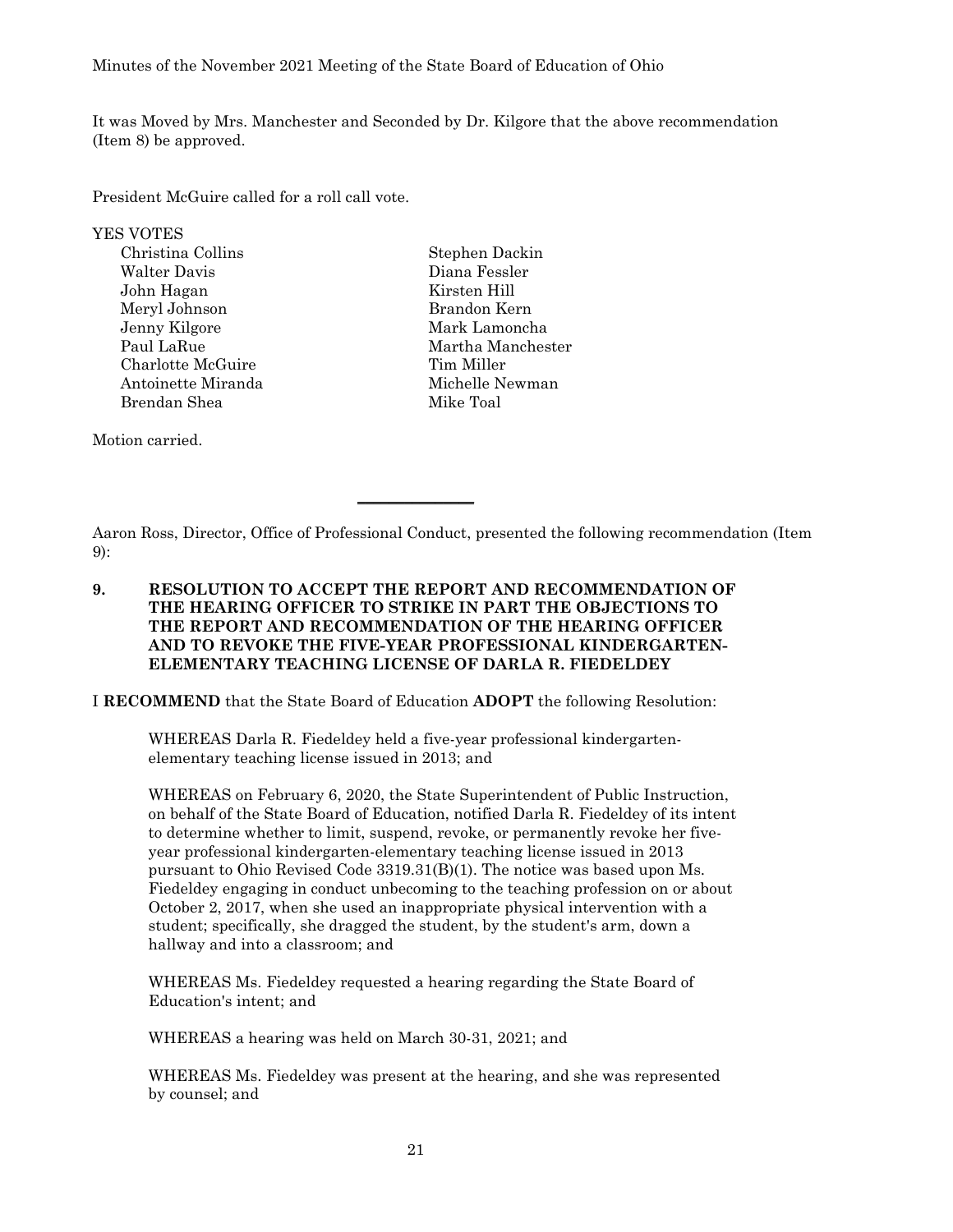WHEREAS the hearing officer recommends that Ms. Fiedeldey's license be revoked and that she not be permitted to reapply for a license, permit, or certificate issued by the State Board of Education until on or after January 1, 2023, provided that she completes, at her own expense, a fitness to teach evaluation, eight hours of nonphysical intervention training, eight hours of positive behavioral intervention support training, and four hours of professionalism training, with all training to be preapproved by the Ohio Department of Education. The hearing officer's recommendation is based upon the following: the nature and seriousness of Ms. Fiedeldey's conduct in dragging the student by the arm down a hallway and into a classroom while the student was lying on the floor; Ms. Fiedeldey being over forty-years-old at the time of her misconduct and having the age, maturity, and experience to know that her conduct did not conform to the requirements of her profession; and that Ms. Fiedeldey's licensure will negatively impact the health, safety, and welfare of the school community based on her conduct with the student and the concern that she will continue to treat uncooperative students in a manner contrary to the policies of her employing district and the Licensure Code; and

WHEREAS Ms. Fiedeldey timely filed objections to the hearing officer's report; and

WHEREAS the Ohio Department of Education filed a motion to strike Ms. Fiedeldey's objections in part based on the objections not being proper as contemplated by R.C. 119.09 because the objections are characterizations of evidence not supported by the record; and

WHEREAS the hearing officer recommended that the Ohio Department of Education's motion to strike Ms. Fiedeldey's objections in part be granted based upon portions of Ms. Fiedeldey's objections asserting conclusions unsupported by the record or unsupported by the evidence; and

WHEREAS the State Board of Education has considered the factors listed in Rule 3301-73-21 of the Ohio Administrative Code and has considered the Licensure Code of Professional Conduct for Ohio Educators, which contains standards for the teaching profession and provides guidelines for conduct that is unbecoming to the teaching profession: Therefore, Be It

RESOLVED, That the State Board of Education accepts the hearing officer's recommendation to strike in part Ms. Fiedeldey's objections; and Be It Further

RESOLVED, That the State Board of Education hereby STRIKES IN PART Ms. Fiedeldey's objections in accordance with the hearing officer's entry dated July 20, 2021; and Be It Further

RESOLVED, That the State Board of Education, pursuant to Ohio Revised Code 3319.31(B)(1), hereby **REVOKES** Darla R. Fiedeldey's five-year professional kindergarten-elementary teaching license issued in 2013 based upon Ms. Fiedeldey engaging in conduct unbecoming to the teaching profession on or about October 2, 2017, when she used an inappropriate physical intervention with a student; specifically, she dragged the student, by the student's arm, down a hallway and into a classroom. Further, the State Board of Education, in accordance with Ohio Administrative Code Rule 3301-73-22(A)(2)(a), orders that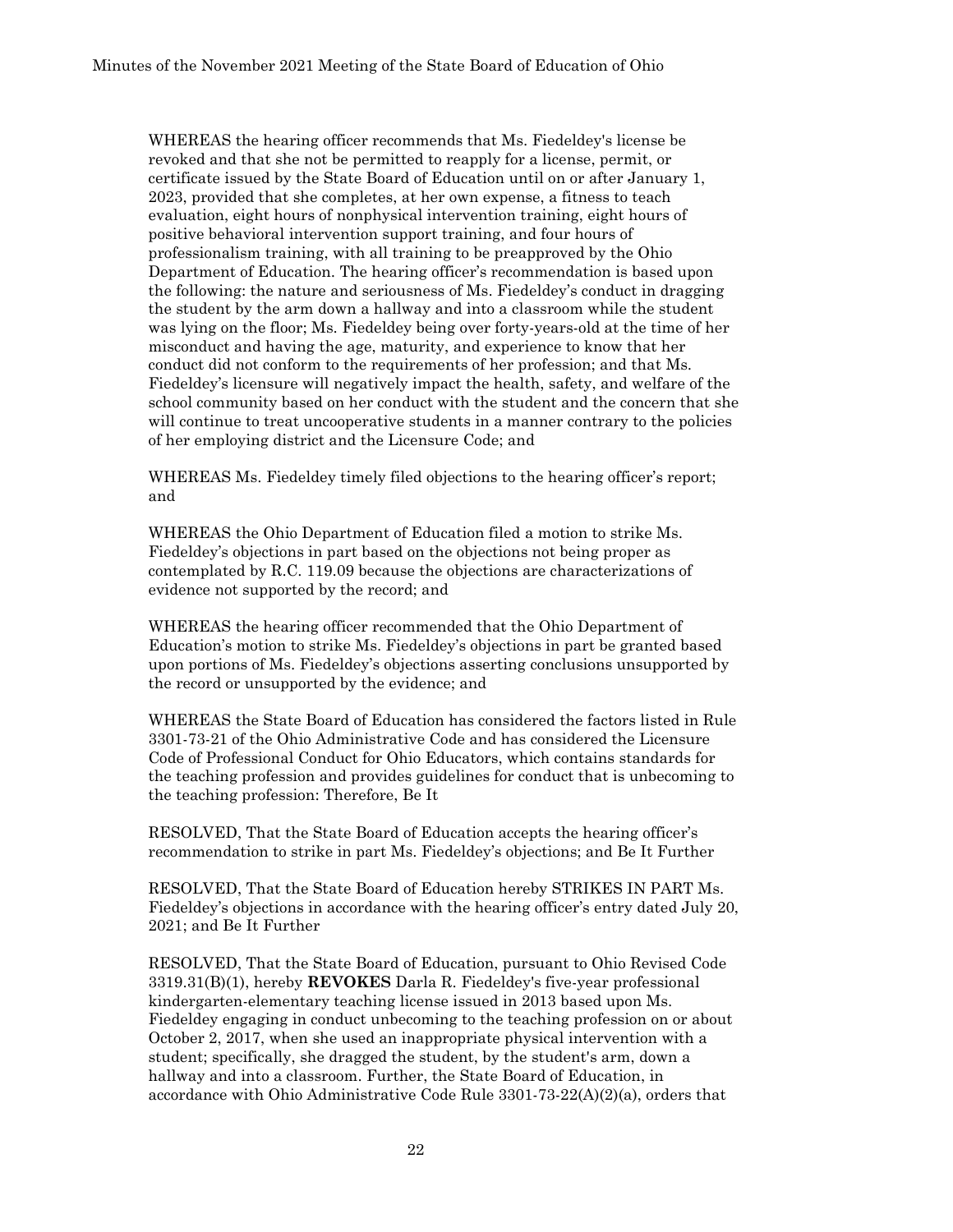Darla R. Fiedeldey be ineligible to reapply for any license, permit, or certificate issued by the State Board of Education until on or after January 1, 2023, provided that she submits written verification to the Ohio Department of Education that she has completed, at her own expense, a fitness to teach evaluation by a licensed psychologist or psychiatrist, who is preapproved by the Ohio Department of Education and who determines that Ms. Fiedeldey is fit to serve in the school community as an educator and does not pose a threat to the safety and welfare of students and the school community, and that she has completed, at her own expense, eight hours of nonphysical intervention training, eight hours of positive behavioral intervention support training, and four hours of professionalism training, with all training to be approved in advance by the Ohio Department of Education; and, Be It Further

RESOLVED, That the Interim State Superintendent of Public Instruction be, and she hereby is, directed to notify Ms. Fiedeldey of this action.

It was Moved by Mrs. Fessler and Seconded by Ms. Johnson that the above recommendation (Item 9) be approved.

Mr. LaRue moved to offer a resolution to modify. Ms. Johnson seconded the motion. Mr. LaRue stated the resolution set a limit to the suspension with corrective course work on physical interaction. This seemed to be the more appropriate course of action.

Ms. Johnson asked for clarification as to what type of motion this was. After discussion, President McGuire responded this was an amendment by substitution because of the deletion and addition of information that had been done to the original resolution.

Mrs. Fessler requested clarification regarding the process of offering an amendment to a resolution or offering a substitute resolution. She stated she wished to be fully informed and asked if this item could be tabled to the December meeting.

Mrs. Fessler moved to postpone item 9 as it is currently presented to the December meeting of the Board. Mrs. Hill seconded the motion. This motion is being presented so that in the interim period, clarification can be provided regarding the offering an amendment to a resolution or offering a substitute resolution. She stated she was troubled by this based on three previous instances where resolutions were drastically changed in a way that has caused her to wonder whether there is a provision in Roberts Rules of Order that made that permissible.

The Board took a brief recess to confer on the matter and President McGuire informed the Board that if substantive changes are made, the motion would be that it is an amendment by substitution.

Mrs. Fessler withdrew her motion to postpone item 9. Mrs. Hill withdrew her second to Mrs. Fessler's motion. President McGuire asked if there were any objections. There were no objections.

President McGuire stated the Board would again consider the proposed amendment by substitution from Mr. LaRue

President McGuire called for a roll call vote on the proposed amendment by Mr. LaRue.

YES VOTES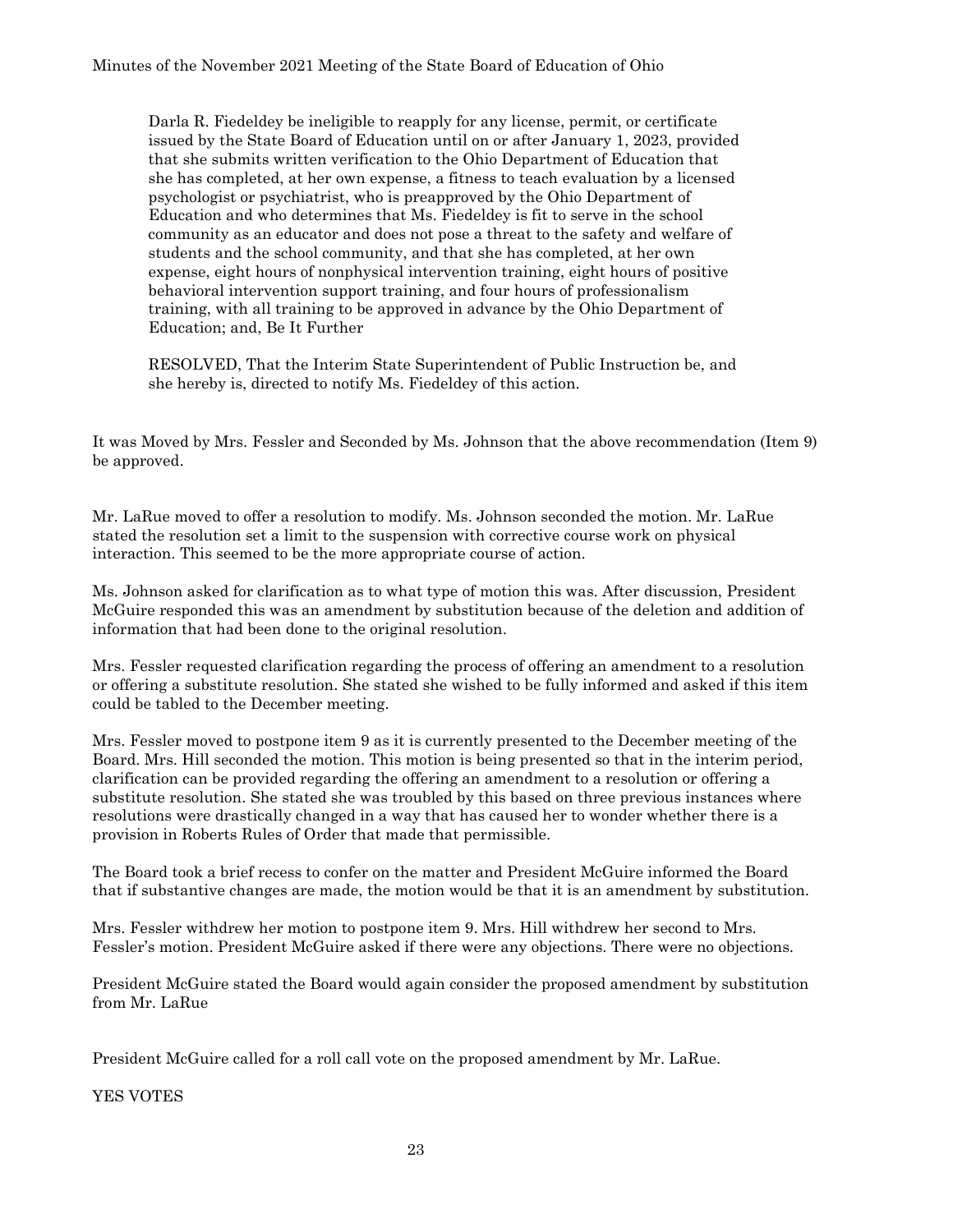Christina Collins Stephen Dackin Walter Davis Diana Fessler John Hagan Kirsten Hill Meryl Johnson Brandon Kern Jenny Kilgore Mark Lamoncha Paul LaRue Martha Manchester Antoinette Miranda Michelle Newman Brendan Shea Mike Toal

#### NO VOTES

Tim Miller

**ABSTAIN** Charlotte McGuire

Motion carried.

Resolution as amended:

**9. RESOLUTION TO MODIFY THE REPORT OF THE HEARING OFFICER, TO REJECT THE RECOMMENDATION OF THE HEARING OFFICER, TO STRIKE IN PART THE OBJECTIONS TO THE REPORT AND RECOMMENDATION OF THE HEARING OFFICER AND TO SUSPEND THE FIVE-YEAR PROFESSIONAL KINDERGARTEN-ELEMENTARY TEACHING LICENSE OF DARLA R. FIEDELDEY**

I **RECOMMEND** that the State Board of Education **ADOPT** the following Resolution:

WHEREAS Darla R. Fiedeldey held a five-year professional kindergartenelementary teaching license issued in 2013; and

WHEREAS on February 6, 2020, the State Superintendent of Public Instruction, on behalf of the State Board of Education, notified Darla R. Fiedeldey of its intent to determine whether to limit, suspend, revoke, or permanently revoke her fiveyear professional kindergarten-elementary teaching license issued in 2013 pursuant to Ohio Revised Code 3319.31(B)(1). The notice was based upon Ms. Fiedeldey engaging in conduct unbecoming to the teaching profession on or about October 2, 2017, when she used an inappropriate physical intervention with a student; specifically, she dragged the student, by the student's arm, down a hallway and into a classroom; and

WHEREAS Ms. Fiedeldey requested a hearing regarding the State Board of Education's intent; and

WHEREAS a hearing was held on March 30-31, 2021; and

WHEREAS Ms. Fiedeldey was present at the hearing, and she was represented by counsel; and

WHEREAS the hearing officer recommends that Ms. Fiedeldey's license be revoked and that she not be permitted to reapply for a license, permit, or certificate issued by the State Board of Education until on or after January 1, 2023, provided that she completes, at her own expense, a fitness to teach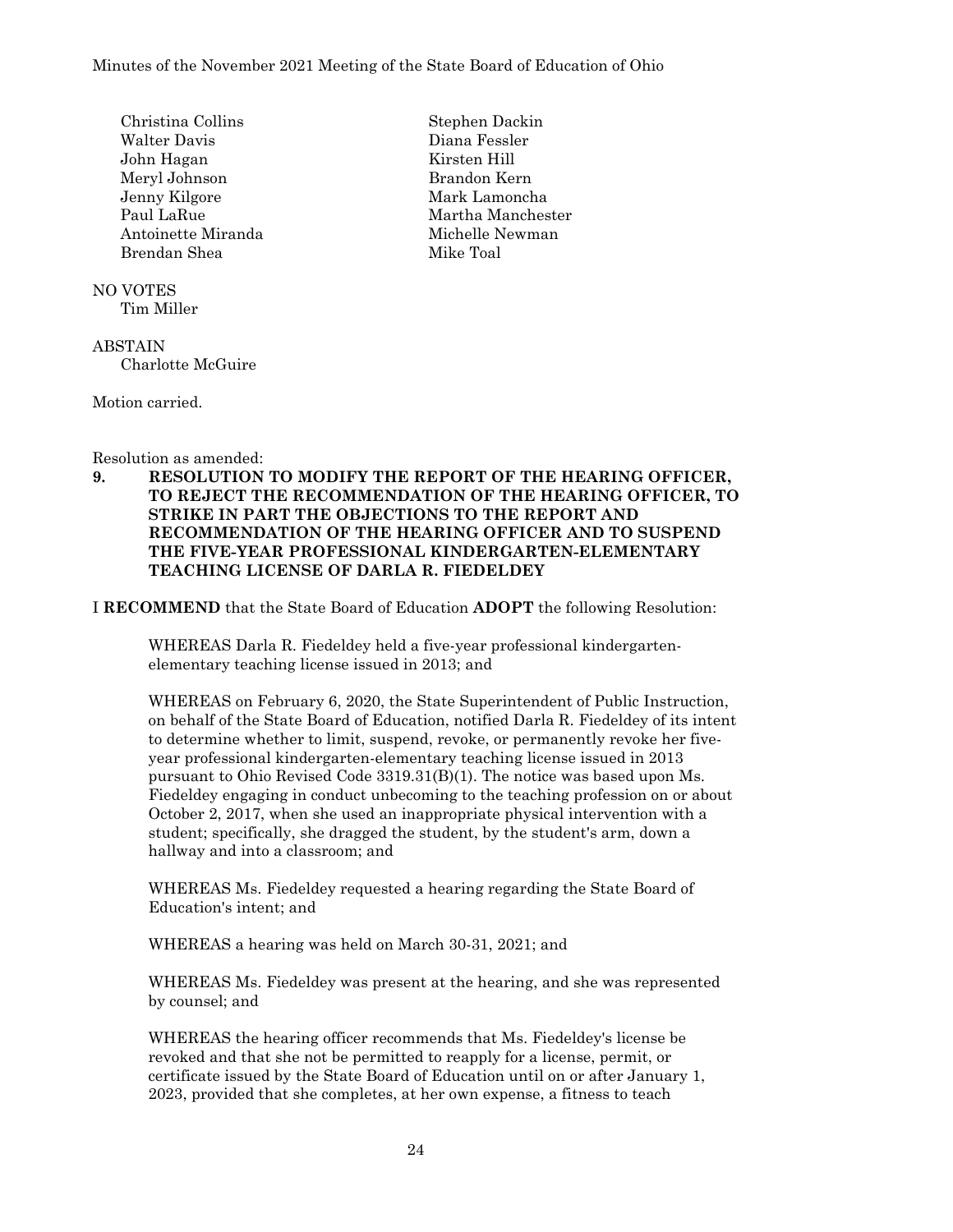evaluation, eight hours of nonphysical intervention training, eight hours of positive behavioral intervention support training, and four hours of professionalism training, with all training to be preapproved by the Ohio Department of Education. The hearing officer's recommendation is based upon the following: the nature and seriousness of Ms. Fiedeldey's conduct in dragging the student by the arm down a hallway and into a classroom while the student was lying on the floor; Ms. Fiedeldey being over forty-years-old at the time of her misconduct and having the age, maturity, and experience to know that her conduct did not conform to the requirements of her profession; and that Ms. Fiedeldey's licensure will negatively impact the health, safety, and welfare of the school community based on her conduct with the student and the concern that she will continue to treat uncooperative students in a manner contrary to the policies of her employing district and the I*Licensure Code of Professional Conduct for Ohio Educators*; and

WHEREAS Ms. Fiedeldey timely filed objections to the hearing officer's report; and

WHEREAS the Ohio Department of Education filed a motion to strike Ms. Fiedeldey's objections in part based on the objections not being proper as contemplated by R.C. 119.09 because the objections are characterizations of evidence not supported by the record; and

WHEREAS the hearing officer recommended that the Ohio Department of Education's motion to strike Ms. Fiedeldey's objections in part be granted based upon portions of Ms. Fiedeldey's objections asserting conclusions unsupported by the record or unsupported by the evidence; and

WHEREAS the State Board of Education has considered the factors listed in Rule 3301-73-21 of the Ohio Administrative Code and has considered the *Licensure Code of Professional Conduct for Ohio Educators*, which contains standards for the teaching profession and provides guidelines for conduct that is unbecoming to the teaching profession:

WHEREAS the State Board of Education rejects the following portions of the hearing officer's Report and Recommendation: reject in its entirety the Recommendation section of the Summary Fact Sheet; and reject in its entirety the Recommendation section of the Report and Recommendation; and

WHEREAS the State Board of Education adopts the remaining portions of the hearing officer's report and recommendation; and

WHEREAS the State Board may determine that a penalty outside the range of the disciplinary guidelines listed in the *Licensure Code of Professional Conduct for Ohio Educators* is more appropriate in an individual case based on the aggravating and mitigating factors as outlined in Section 3301-73-21 of the Ohio Administrative Code and any other factors the State Board considers relevant; and

WHEREAS the State Board of Education finds that the administrative record identifies the following mitigating factors: Ms. Fiedeldey has taught for twenty years and never received prior discipline from her employing school district; Ms. Fiedeldey has seventeen years of good performance evaluations as a teacher; the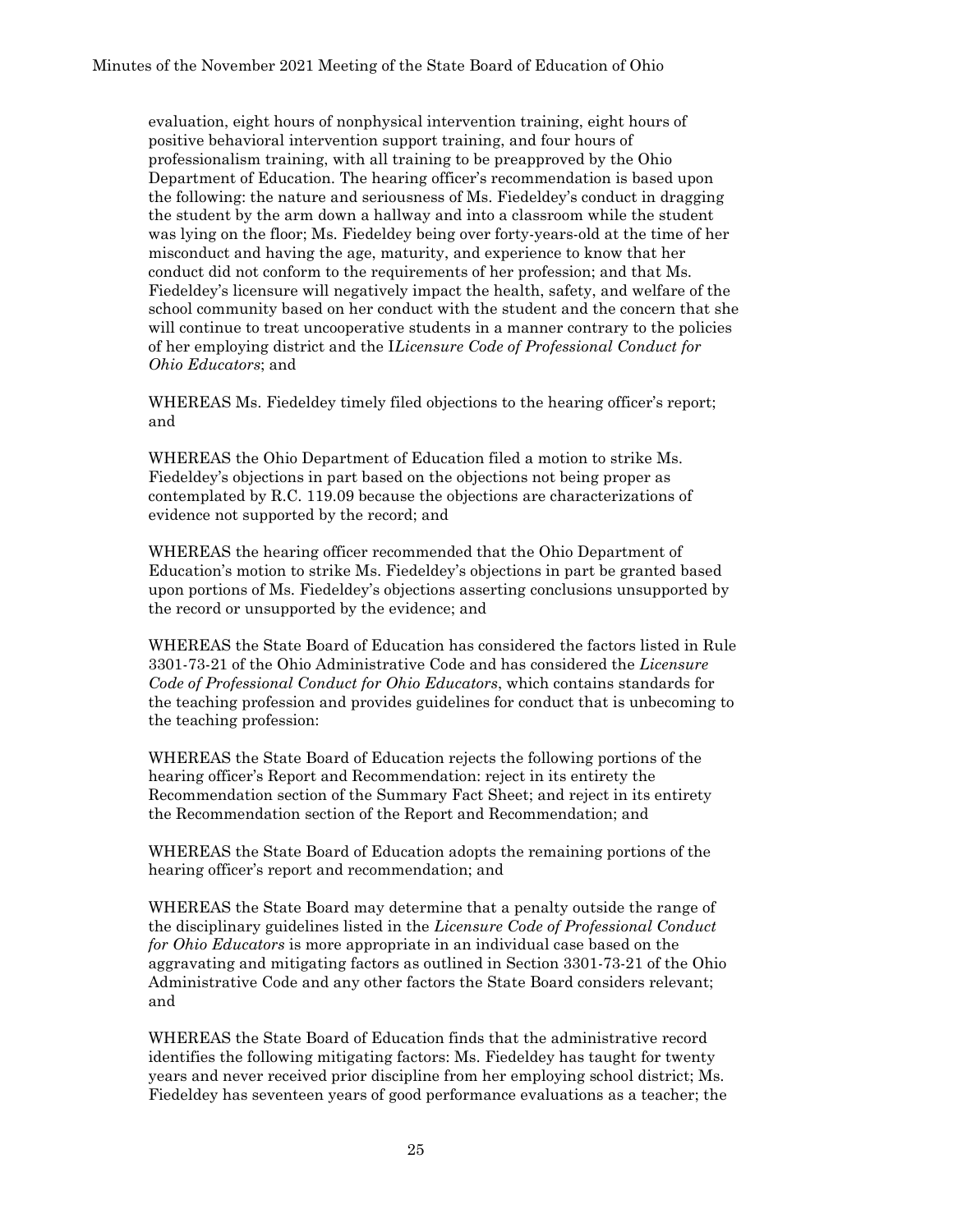student had a history of running out of the classroom during his first year of kindergarten and had done so on the day in question; the student's mother requested that Ms. Fiedeldey be the student's classroom teacher; during the incident, Ms. Fiedeldey called the student's mother for assistance in convincing the student to get up and walk to the classroom; and there was no evidence submitted that the student was injured during the incident; and

WHEREAS the State Board of Education concludes that the hearing officer erred when she did not give the preceding facts and mitigating factors the weight they deserved when she made her recommendation; and

WHEREAS the State Board of Education concludes that revoking Ms. Fiedeldey's license is not warranted in this case based on the mitigating factors and a more appropriate sanction would be to suspend Ms. Fiedeldey's license from October 2, 2017 through June 30, 2018, and allow Ms. Fiedeldey to reapply after she completes, at her own expense, four hours of nonphysical intervention training; Therefore, Be It

RESOLVED, That the State Board of Education accepts the hearing officer's recommendation to strike in part Ms. Fiedeldey's objections; and, Be It Further

RESOLVED, That the State Board of Education hereby **STRIKES IN PART** Ms. Fiedeldey's objections in accordance with the hearing officer's entry dated July 20, 2021; and Be It Further

RESOLVED, That the State Board of Education rejects the following portions of the hearing officer's Report and Recommendation: reject in its entirety the Recommendation section of the Summary Fact Sheet; and reject in its entirety the Recommendation section of the Report and Recommendation; and, Be It Further

RESOLVED, That the State Board of Education adopts the remaining portions of the hearing officer's report and recommendation; and, Be It Further

RESOLVED, That the State Board of Education finds that the administrative record identifies the following mitigating factors: Ms. Fiedeldey has taught for twenty years and never received prior discipline from her employing school district; Ms. Fiedeldey has seventeen years of good performance evaluations as a teacher; the student had a history of running out of the classroom during his first year of kindergarten and had done so on the day in question; the student's mother requested that Ms. Fiedeldey be the student's classroom teacher; during the incident, Ms. Fiedeldey called the student's mother for assistance in convincing the student to get up and walk to the classroom; and there was no evidence submitted that the student was injured during the incident; and, Be It Further

RESOLVED, That the State Board of Education concludes that the hearing officer erred when she did not give the preceding facts and mitigating factors the weight they deserved when she made her recommendation; and, Be It Further

RESOLVED, That the State Board of Education concludes that revoking Ms. Fiedeldey's license is not warranted in this case based on the mitigating factors and a more appropriate sanction would be to suspend Ms. Fiedeldey's license from October 2, 2017 through June 30, 2018, and allow Ms. Fiedeldey to reapply after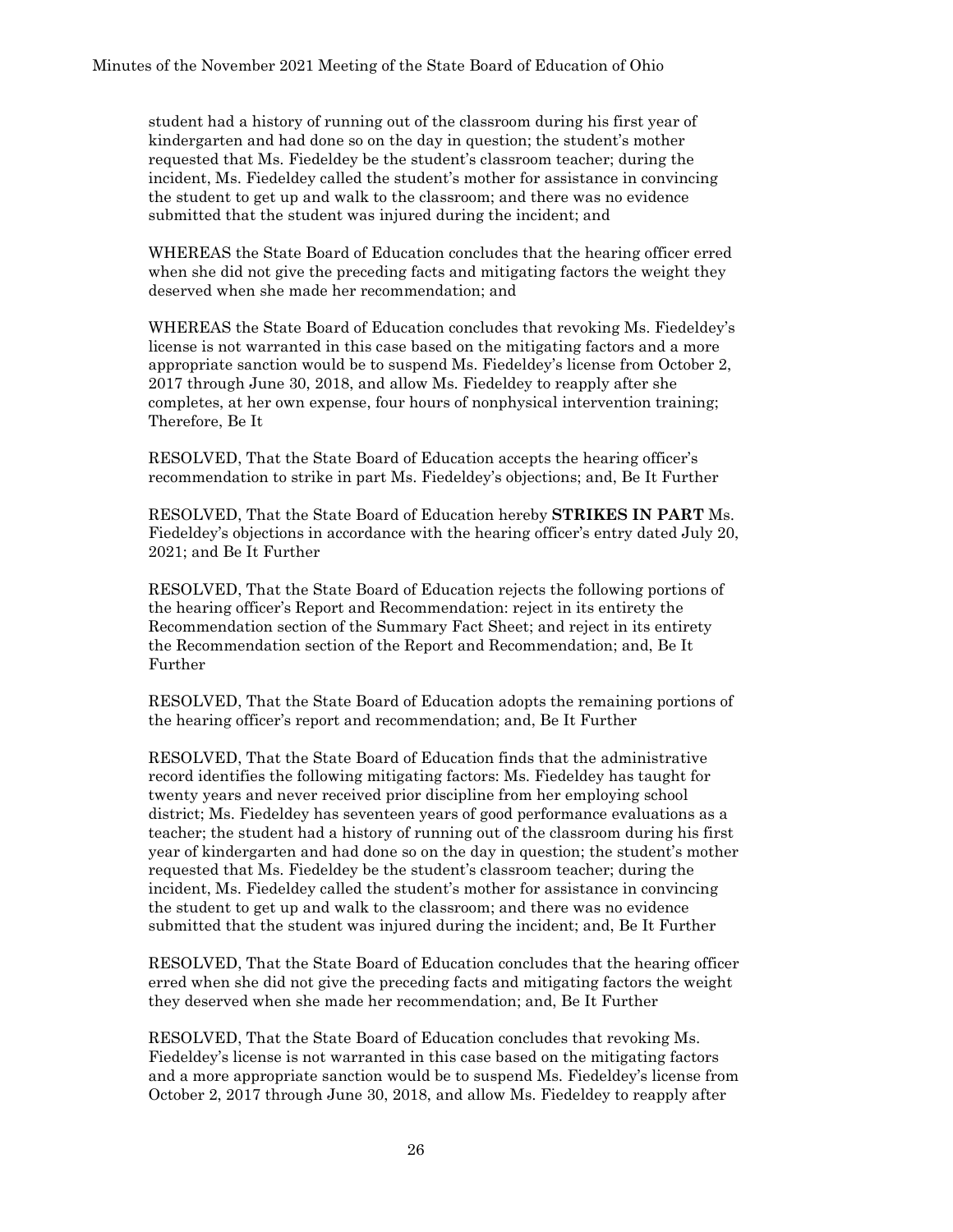she completes, at her own expense, four hours of nonphysical intervention training; and, Be It Further

RESOLVED, That the State Board of Education, pursuant to Ohio Revised Code 3319.31(B)(1), hereby **SUSPENDS** Darla R. Fiedeldey's five-year professional kindergarten-elementary teaching license issued in 2013 from October 2, 2017, through the date of expiration, June 30, 2018, based upon Ms. Fiedeldey engaging in conduct unbecoming to the teaching profession on or about October 2, 2017, when she used an inappropriate physical intervention with a student; specifically, she dragged the student, by the student's arm, down a hallway and into a classroom. Further, the State Board of Education orders that Darla R. Fiedeldey be ineligible to reapply for any license, permit, or certificate issued by the State Board of Education until she submits written verification to the Ohio Department of Education that she has completed, at her own expense, four hours of nonphysical intervention training, with the training to be approved in advance by the Ohio Department of Education; and, Be It Further

RESOLVED, That the Interim State Superintendent of Public Instruction be, and she hereby is, directed to notify Ms. Fiedeldey of this action.

President McGuire called for a roll call vote on the resolution as amended. Motion carried.

#### YES VOTES

Christina Collins Stephen Dackin Walter Davis Diana Fessler John Hagan Kirsten Hill Meryl Johnson Brandon Kern Jenny Kilgore Mark Lamoncha Antoinette Miranda Michelle Newman Brendan Shea Mike Toal

# NO VOTES

Tim Miller

#### ABSTAIN Charlotte McGuire

Motion carried.

Paul LaRue Martha Manchester

Kelly Edwards, Assistant Director, Office of Professional Conduct, presented the following recommendation (Item 10):

 $\overline{\phantom{a}}$  , where  $\overline{\phantom{a}}$ 

#### **10. RESOLUTION TO ACCEPT THE REPORT AND RECOMMENDATION OF THE HEARING OFFICER TO REVOKE PERMANENTLY THE THREE-YEAR PUPIL ACTIVITY PERMIT OF MADISON A. MURPHY**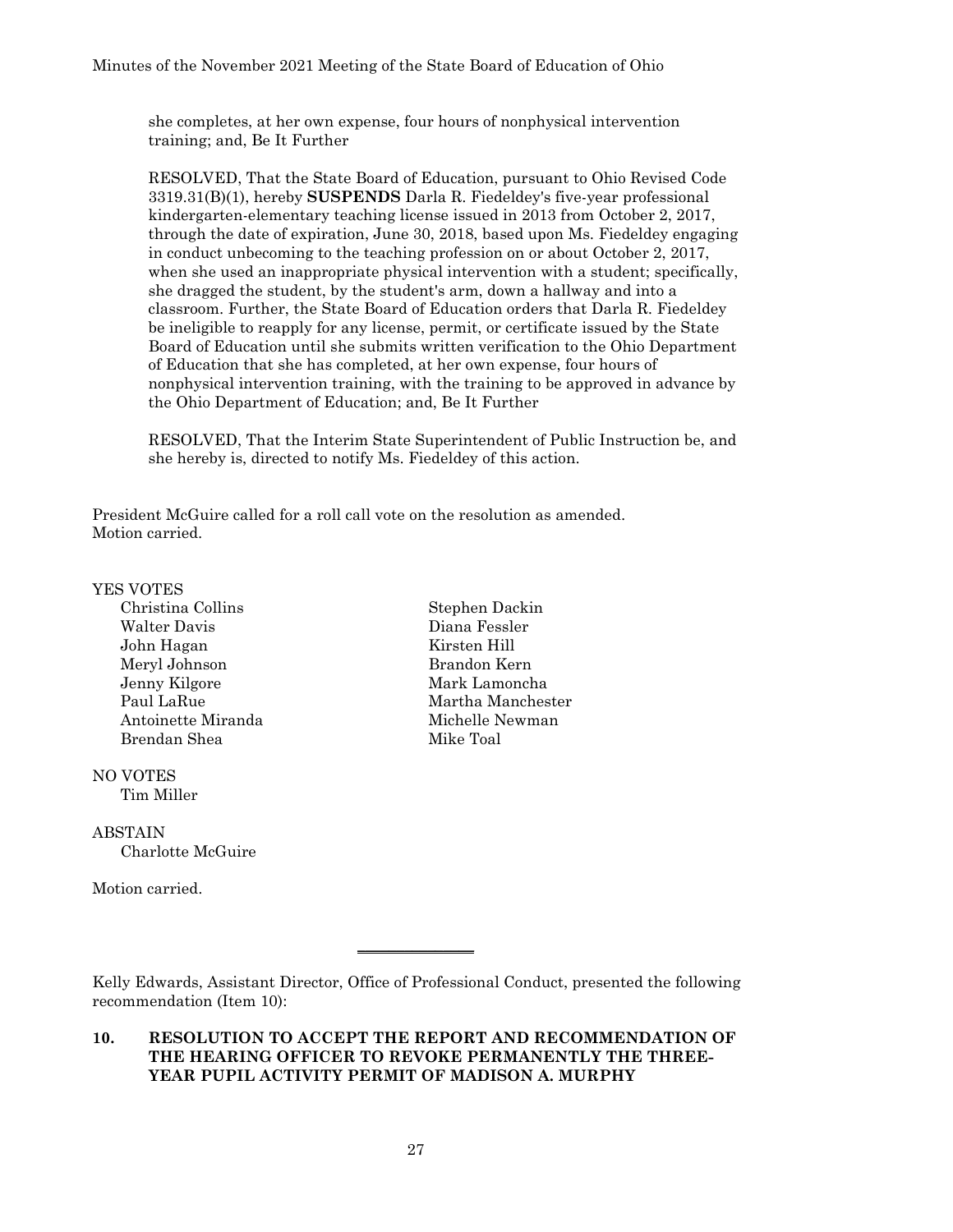I **RECOMMEND** that the State Board of Education **ADOPT** the following Resolution:

WHEREAS Madison A. Murphy holds a three-year pupil activity permit issued in 2019; and

WHEREAS on December 9, 2020, the State Superintendent of Public Instruction, on behalf of the State Board of Education, notified Madison A. Murphy of its intent to determine whether to limit, suspend, revoke, or permanently revoke her three-year pupil activity permit issued in 2019 pursuant to Ohio Revised Code  $3319.31(B)(1)$ . The notice was based upon Ms. Murphy engaging in the following conduct unbecoming to the teaching profession: on or about, but not limited to the fall 2019 rowing season, during and/or after her employment as the head crew coach for St. Francis de Sales School and Central Catholic High School, Ms. Murphy failed to maintain appropriate professional boundaries with student athletes, including, but not limited to providing an inappropriate picture of herself to a student while providing her contact information to the student; talking about being involved in a relationship with a high school student from another school to at least one member of her crew team and asking people to not say anything because she would get in trouble; being involved in an electronic communication group message chain with student-athletes that included unprofessional language and conduct; and Ms. Murphy engaged in an inappropriate relationship with another student, specifically, Ms. Murphy had a flirtatious/romantic and/or dating relationship with the student; and

WHEREAS Ms. Murphy did not request a hearing regarding the State Board of Education's intent; and

WHEREAS a hearing was held on July 7, 2021; and

WHEREAS Ms. Murphy was not present at the hearing, nor was she represented by counsel; and

WHEREAS the hearing officer recommends that Ms. Murphy's permit be revoked and that she be permanently ineligible to apply for any license, permit, or certificate issued by the State Board of Education. The hearing officer's recommendation is based upon the nature and seriousness of Ms. Murphy's conduct including her failure to maintain appropriate professional boundaries with student-athletes and engaging in a romantic relationship with one of the student-athletes she was coaching, and Ms. Murphy's conduct demonstrating that her continued licensure will negatively impact the health, safety, and welfare of the school community; and

WHEREAS the State Board of Education has considered the factors listed in Rule 3301-73-21 of the Ohio Administrative Code and has considered the Licensure Code of Professional Conduct for Ohio Educators, which contains standards for the teaching profession and provides guidelines for conduct that is unbecoming to the teaching profession: Therefore, Be It

RESOLVED, That the State Board of Education, pursuant to Ohio Revised Code 3319.31(B)(1), hereby **REVOKES** Madison A. Murphy's three-year pupil activity permit issued in 2019 based upon Ms. Murphy engaging in the following conduct unbecoming to the teaching profession: on or about, but not limited to the fall 2019 rowing season, during and/or after her employment as the head crew coach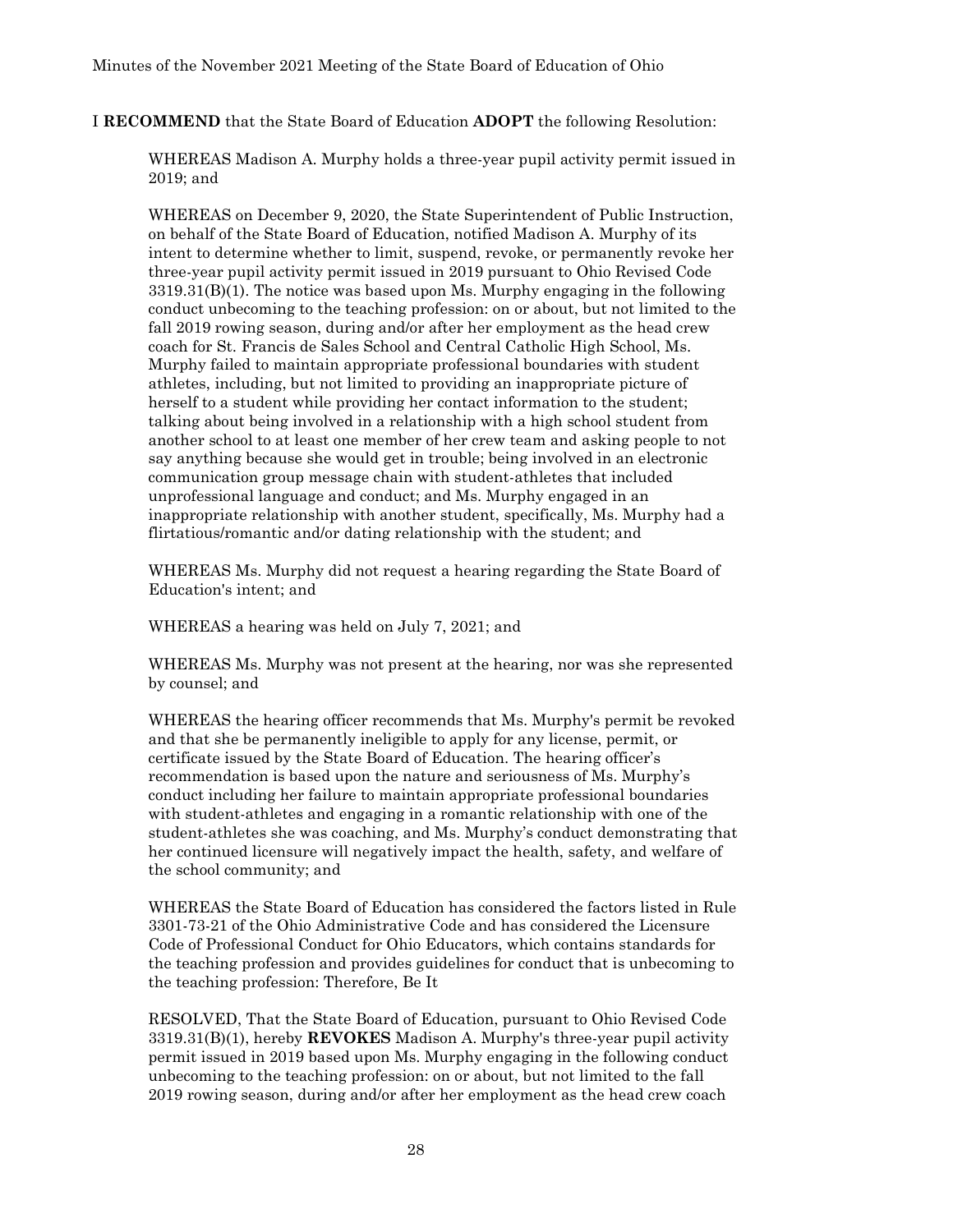for St. Francis de Sales School and Central Catholic High School, Ms. Murphy failed to maintain appropriate professional boundaries with student athletes, including, but not limited to providing an inappropriate picture of herself to a student while providing her contact information to the student; talking about being involved in a relationship with a high school student from another school to at least one member of her crew team and asking people to not say anything because she would get in trouble; being involved in an electronic communication group message chain with student-athletes that included unprofessional language and conduct; and Ms. Murphy engaged in an inappropriate relationship with another student, specifically, Ms. Murphy had a flirtatious/romantic and/or dating relationship with the student. Further, the State Board of Education, in accordance with Ohio Administrative Code Rule 3301-73-22(A)(2)(b), orders Madison A. Murphy be permanently ineligible to apply for any license, permit, or certificate issued by the State Board of Education; and, Be It Further

RESOLVED, That the Interim State Superintendent of Public Instruction be, and she hereby is, directed to notify Ms. Murphy of this action.

It was Moved by Dr. Kilgore and Seconded by Mr. Shea that the above recommendation (Item 10) be approved.

President McGuire called for a roll call vote.

#### YES VOTES

Christina Collins Stephen Dackin Walter Davis Diana Fessler John Hagan Kirsten Hill Meryl Johnson Brandon Kern Jenny Kilgore Mark Lamoncha Paul LaRue Martha Manchester Charlotte McGuire Tim Miller Antoinette Miranda Michelle Newman Brendan Shea Mike Toal

Motion carried.

Kelly Edwards, Assistant Director, Office of Professional Conduct, presented the following recommendation (Item 11):

 $\overline{\phantom{a}}$  , where  $\overline{\phantom{a}}$ 

I **RECOMMEND** that the State Board of Education **ADOPT** the following Resolution:

WHEREAS Jeffery W. Smith holds a five-year professional multi-age teaching license issued in 2015; and

**<sup>11.</sup> RESOLUTION TO ACCEPT THE REPORT AND RECOMMENDATION OF THE HEARING OFFICER TO REVOKE PERMANENTLY THE FIVE-YEAR PROFESSIONAL MULTI-AGE TEACHING LICENSE OF JEFFERY W. SMITH**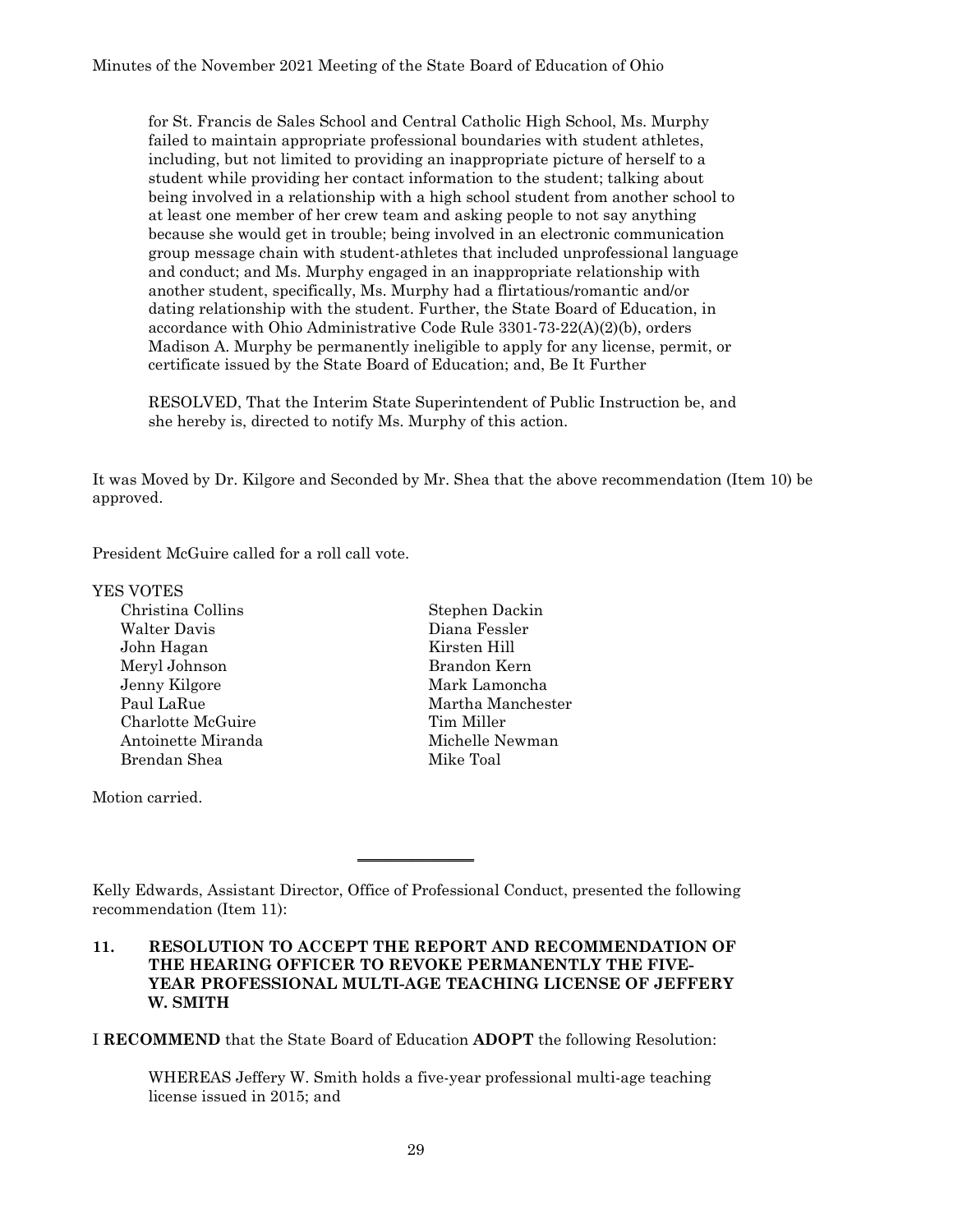WHEREAS on November 3, 2020, the State Superintendent of Public Instruction, on behalf of the State Board of Education, notified Jeffery W. Smith of its intent to determine whether to limit, suspend, revoke, or permanently revoke his fiveyear professional multi-age teaching license issued in 2015 pursuant to Ohio Revised Code 3319.31(B)(1). The notice was based upon Mr. Smith engaging in conduct that is unbecoming to the teaching profession on or about December 19, 2018, when he had an inappropriate physical altercation with a student that included, but was not limited to, Mr. Smith pushing the student and pinning the student against the bleachers; and

WHEREAS Mr. Smith did not request a hearing regarding the State Board of Education's intent; and

WHEREAS a hearing was held on July 28, 2021; and

WHEREAS Mr. Smith was not present at the hearing, nor was he represented by counsel; and

WHEREAS the hearing officer recommends that Mr. Smith's license be revoked and that he be permanently ineligible to apply for any license, permit, or certificate issued by the State Board of Education. The hearing officer's recommendation is based upon Mr. Smith engaging in conduct that is unbecoming to the teaching profession when he physically and aggressively handled a student by pinning the student to the bleachers with other students having to intervene to remove Mr. Smith; and

WHEREAS the State Board of Education has considered the factors listed in Rule 3301-73-21 of the Ohio Administrative Code and has considered the Licensure Code of Professional Conduct for Ohio Educators, which contains standards for the teaching profession and provides guidelines for conduct that is unbecoming to the teaching profession: Therefore, Be It

RESOLVED, That the State Board of Education, pursuant to Ohio Revised Code 3319.31(B)(1), hereby **REVOKES** Jeffery W. Smith's five-year professional multiage teaching license issued in 2015 based upon Mr. Smith engaging in conduct that is unbecoming to the teaching profession on or about December 19, 2018, when he had an inappropriate physical altercation with a student that included, but was not limited to, Mr. Smith pushing the student and pinning the student against the bleachers. Further, the State Board of Education, in accordance with Ohio Administrative Code Rule 3301-73-22(A)(2)(b), orders Jeffery W. Smith be permanently ineligible to apply for any license, permit, or certificate issued by the State Board of Education; and, Be It Further

RESOLVED, That the Interim State Superintendent of Public Instruction be, and she hereby is, directed to notify Mr. Smith of this action.

It was Moved by Mr. Miller and Seconded by Mrs. Manchester that the above recommendation (Item 11) be approved.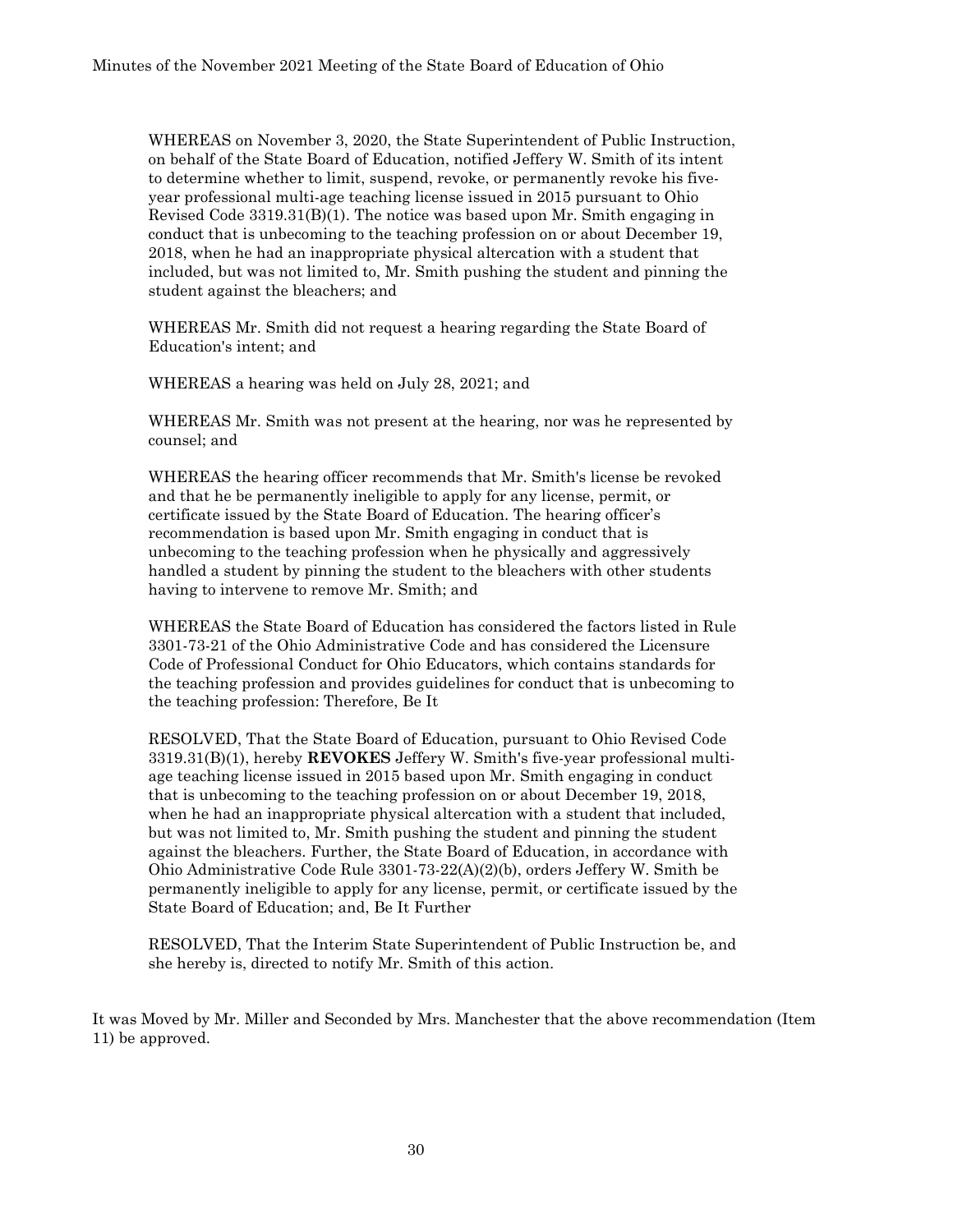Ms. Johnson moved to amend the resolution by substitution. She stated that State Board of Education recognizes the seriousness of Mr. Smith's actions, but concludes that permanently prohibiting Mr. Smith for reapplying for any license, permit, or certificate is not warranted in this case based on the mitigating factors and that a more appropriate sanction would be to revoke Mr. Smith's license, but allow him to reapply in six months provided that he completes, at his own expense, a fitness to teach evaluation by a licensed psychologist or psychiatrist, four hours of Crisis Prevention Intervention training, and a course in anger management. Mr. LaRue seconded the motion.

President McGuire called for a roll call vote on the proposed amendment.

#### YES VOTES

Christina Collins Stephen Dackin Walter Davis Diana Fessler John Hagan Kirsten Hill Meryl Johnson Brandon Kern Jenny Kilgore Mark Lamoncha Michelle Newman Brendan Shea Mike Toal

Paul LaRue Martha Manchester Charlotte McGuire **Antoinette Miranda** 

#### NO VOTES Tim Miller

Motion carried.

#### Resolution as amended:

#### **11. RESOLUTION TO MODIFY THE REPORT OF THE HEARING OFFICER, TO REJECT THE RECOMMENDATION OF THE HEARING OFFICER AND TO REVOKE THE FIVE-YEAR PROFESSIONAL MULTI-AGE TEACHING LICENSE OF JEFFERY W. SMITH**

#### I **RECOMMEND** that the State Board of Education **ADOPT** the following Resolution:

WHEREAS Jeffery W. Smith holds a five-year professional multi-age teaching license issued in 2015; and

WHEREAS on November 3, 2020, the State Superintendent of Public Instruction, on behalf of the State Board of Education, notified Jeffery W. Smith of its intent to determine whether to limit, suspend, revoke, or permanently revoke his fiveyear professional multi-age teaching license issued in 2015 pursuant to Ohio Revised Code 3319.31(B)(1). The notice was based upon Mr. Smith engaging in conduct that is unbecoming to the teaching profession on or about December 19, 2018, when he had an inappropriate physical altercation with a student that included, but was not limited to, Mr. Smith pushing the student and pinning the student against the bleachers; and

WHEREAS Mr. Smith did not request a hearing regarding the State Board of Education's intent; and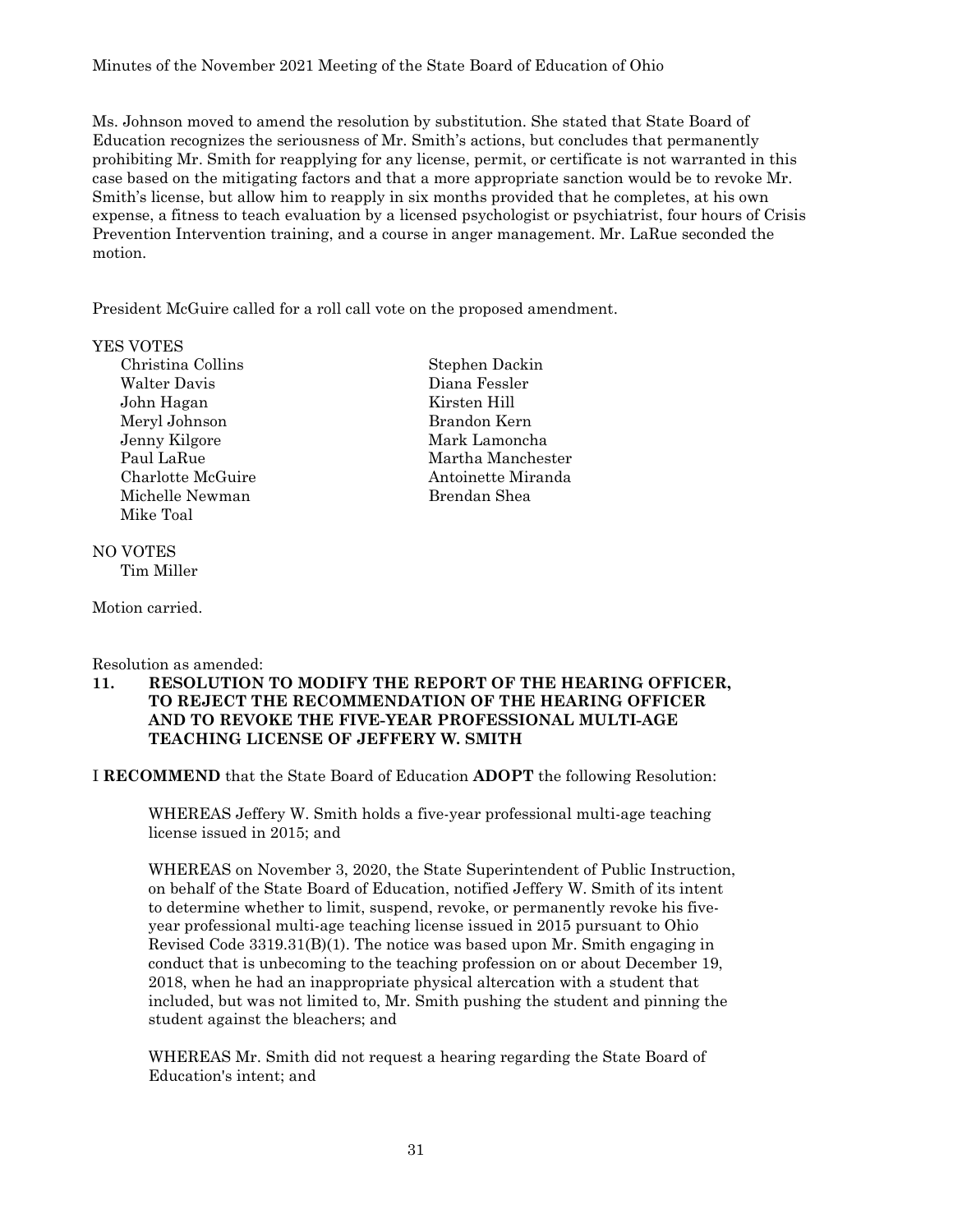WHEREAS a hearing was held on July 28, 2021; and

WHEREAS Mr. Smith was not present at the hearing, nor was he represented by counsel; and

WHEREAS the hearing officer recommends that Mr. Smith's license be revoked and that he be permanently ineligible to apply for any license, permit, or certificate issued by the State Board of Education. The hearing officer's recommendation is based upon Mr. Smith engaging in conduct that is unbecoming to the teaching profession when he physically and aggressively handled a student by pinning the student to the bleachers with other students having to intervene to remove Mr. Smith; and

WHEREAS the State Board of Education has considered the factors listed in Rule 3301-73-21 of the Ohio Administrative Code and has considered the *Licensure Code of Professional Conduct for Ohio Educators*, which contains standards for the teaching profession and provides guidelines for conduct that is unbecoming to the teaching profession; and

WHEREAS the State Board of Education has considered the hearing officer's report and recommendation; and

WHEREAS the State Board of Education rejects the following portions of the hearing officer's Report and Recommendation: reject in its entirety the Recommendation section of the Summary Fact Sheet; reject Conclusion of Law numbered 18; and reject in its entirety the last paragraph on page 14 that begins, "Based upon the foregoing Findings of Fact and Conclusions of Law…"; and

WHEREAS the State Board of Education adopts the remaining portions of the hearing officer's Report and Recommendation; and

WHEREAS the State Board of Education may determine that a penalty outside the range of the disciplinary guidelines listed in the *Licensure Code of Professional Conduct for Ohio Educators* is more appropriate in an individual case based on the aggravating and mitigating factors as outlined in Section 3301- 73-21 of the Ohio Administrative Code and any other factors the State Board considers relevant; and

WHEREAS the State Board of Education finds that the administrative record identifies the following mitigating factors: Mr. Smith was employed as a physical education teacher in the Dayton Public School District for several years with no evidence presented that he received any disciplinary action prior to December of 2018; Mr. Smith's misconduct appears to have been an isolated incident that was preceded by a physical fight breaking out between students; no evidence was presented that Mr. Smith received any de-escalation training prior to the incident in December of 2018; and Mr. Smith is a veteran and testified at the district's predisciplinary hearing that his behavior was caused by stress and that he may have had post-traumatic stress disorder ("PTSD"); and

WHEREAS the State Board of Education concludes that the hearing officer erred when she did not give the preceding facts and mitigating factors the weight they deserved when she made her recommendation; and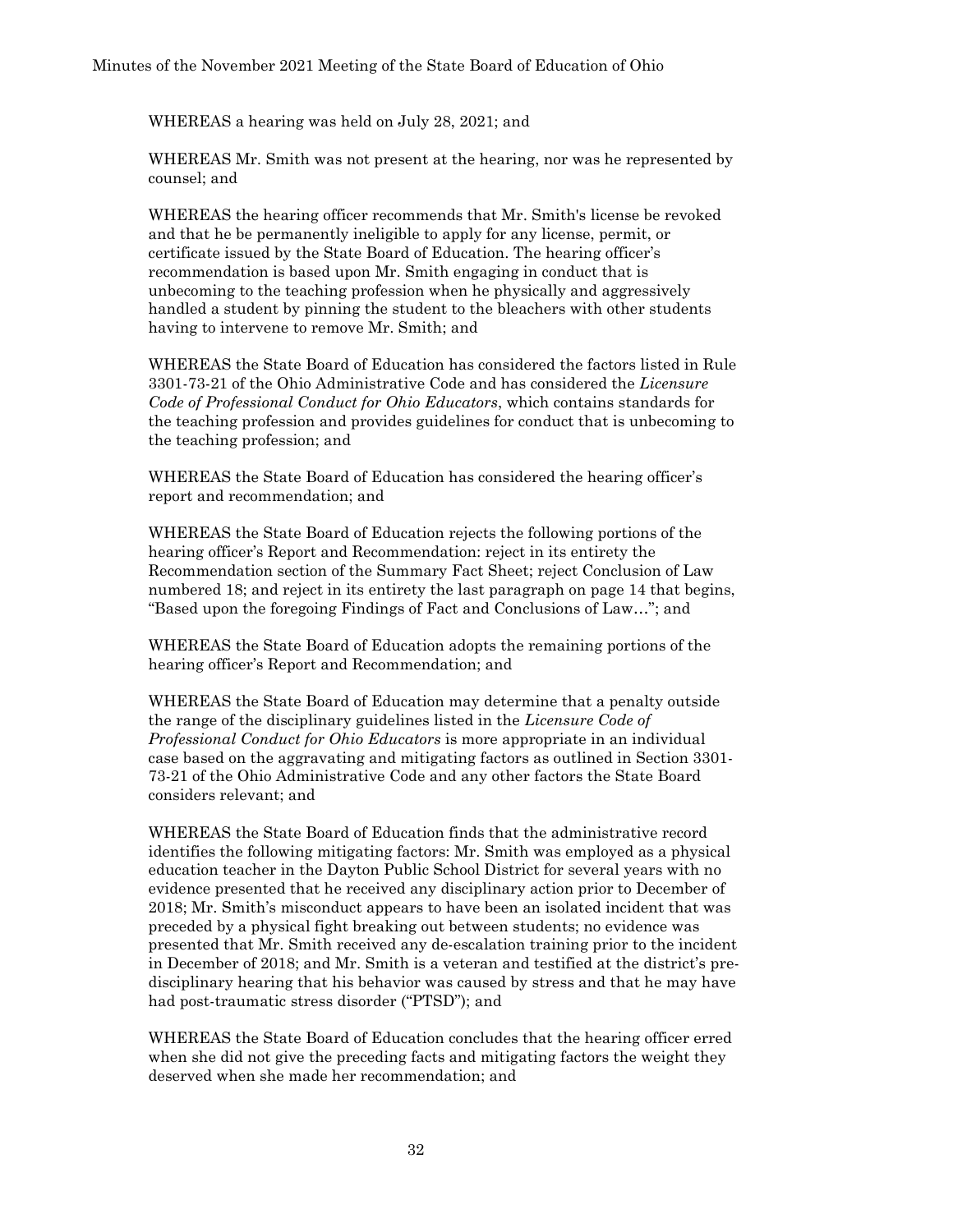WHEREAS the State Board of Education recognizes the seriousness of Mr. Smith's actions, but concludes that permanently prohibiting Mr. Smith for reapplying for any license, permit, or certificate is not warranted in this case based on the mitigating factors and that a more appropriate sanction would be to revoke Mr. Smith's license, but allow him to reapply in six months provided that he completes, at his own expense, a fitness to teach evaluation by a licensed psychologist or psychiatrist, four hours of Crisis Prevention Intervention training, and a course in anger management; Therefore Be It

RESOLVED, That the State Board of Education rejects the following portions of the hearing officer's Report and Recommendation: reject in its entirety the Recommendation section of the Summary Fact Sheet; reject Conclusion of Law numbered 18; and reject in its entirety the last paragraph on page 14 that begins, "Based upon the foregoing Findings of Fact and Conclusions of Law…"; and, Be It Further

RESOLVED, That the State Board of Education adopts the remaining portions of the hearing officer's Report and Recommendation; and, Be It Further

RESOLVED, That the State Board of Education finds that the administrative record identifies the following mitigating factors: Mr. Smith was employed as a physical education teacher in the Dayton Public School District for several years with no evidence presented that he received any disciplinary action prior to December of 2018; Mr. Smith's misconduct appears to have been an isolated incident that was preceded by a physical fight breaking out between students; no evidence was presented that Mr. Smith received any de-escalation training prior to the incident in December of 2018; and Mr. Smith is a veteran and testified at the district's hearing that his behavior was caused by stress and that he may have had post-traumatic stress disorder ("PTSD"); and, Be It Further

RESOLVED, That the State Board of Education concludes that the hearing officer erred when she did not give the preceding facts and mitigating factors the weight they deserved when she made her recommendation; and Be It Further

RESOLVED, That the State Board of Education recognizes the seriousness of Mr. Smith's actions, but concludes that permanently prohibiting Mr. Smith for reapplying for any license, permit, or certificate is not warranted in this case based on the mitigating factors and that a more appropriate sanction would be to revoke Mr. Smith's license, but allow him to reapply in six months provided that he completes, at his own expense, a fitness to teach evaluation by a licensed psychologist or psychiatrist, four hours of Crisis Prevention Intervention training, and a course in anger management; and Be It Further

RESOLVED, That the State Board of Education, pursuant to Ohio Revised Code 3319.31(B)(1), hereby **REVOKES** Jeffery W. Smith's five-year professional multiage teaching license issued in 2015 based upon Mr. Smith engaging in conduct that is unbecoming to the teaching profession on or about December 19, 2018, when he had an inappropriate physical altercation with a student that included, but was not limited to, Mr. Smith pushing the student and pinning the student against the bleachers. Further, the State Board of Education, in accordance with Ohio Administrative Code Rule 3301-73-22(A)(2)(b), orders Jeffery W. Smith be ineligible to apply for any license, permit, or certificate issued by the State Board of Education until on or after May 16, 2022, provided that he submits written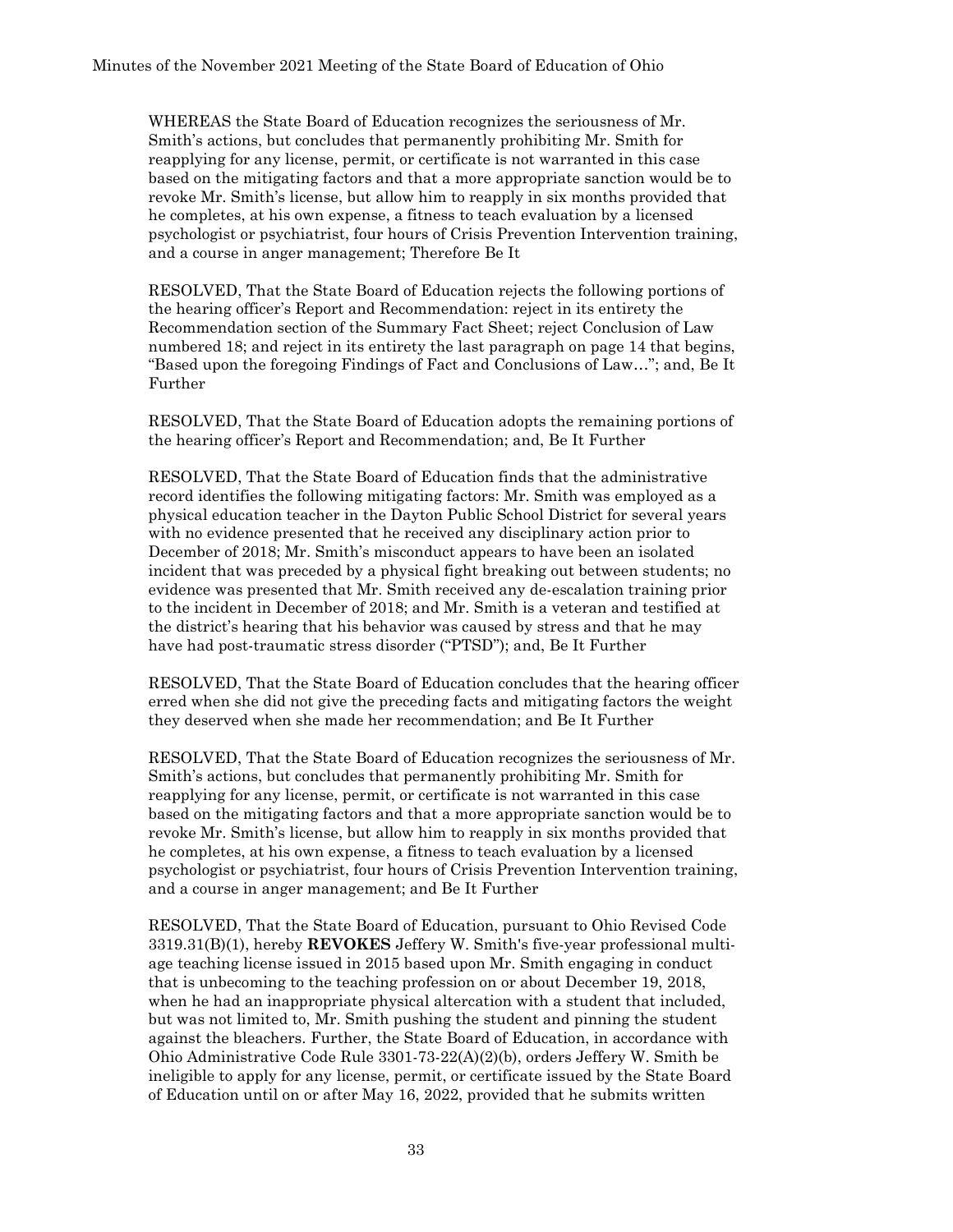verification to the Ohio Department of Education that he has completed, at his own expense, a fitness to teach evaluation by a licensed psychologist or psychiatrist, who is preapproved by the Ohio Department of Education, and who determines that Mr. Smith is fit to serve the school community as an educator and does not pose a threat to the safety and welfare of students and the school community and that he has completed any recommendations made by the licensed psychologist or psychiatrist and that he has completed, at his own expense, four hours of Crisis Prevention Intervention training and a course in anger management, with all training to be approved in advance by the Ohio Department of Education; and, Be It Further

RESOLVED, That the Interim State Superintendent of Public Instruction be, and she hereby is, directed to notify Mr. Smith of this action.

President McGuire called for a roll call vote on the resolution as amended.

#### YES VOTES

Christina Collins Stephen Dackin Walter Davis Diana Fessler John Hagan Kirsten Hill Meryl Johnson Brandon Kern Jenny Kilgore Mark Lamoncha Michelle Newman Brendan Shea Mike Toal

#### NO VOTES

Tim Miller

Motion carried.

Paul LaRue Martha Manchester Charlotte McGuire **Antoinette Miranda** 

Kelly Edwards, Assistant Director, Office of Professional Conduct, presented the following recommendation (Item 12):

 $\overline{\phantom{a}}$  , where  $\overline{\phantom{a}}$ 

#### **12. RESOLUTION TO DENY THE ONE-YEAR EDUCATIONAL AIDE PERMIT APPLICATIONS SUBMITTED IN 2019 AND 2020 BY KENNETH E. THOMAS, JR.**

I **RECOMMEND** that the State Board of Education **ADOPT** the following Resolution:

WHEREAS Kenneth E. Thomas, Jr. has submitted applications in 2019 and 2020 for a one-year educational aide permit; and

WHEREAS on August 3, 2021, the State Superintendent of Public Instruction, on behalf of the State Board of Education, notified Kenneth E. Thomas, Jr. of its intent to deny or permanently deny his applications for a one-year educational aide permit submitted in 2019 and 2020 pursuant to Ohio Revised Code 3319.31(B)(1). The notice was based upon Mr. Thomas' 2019 conviction in the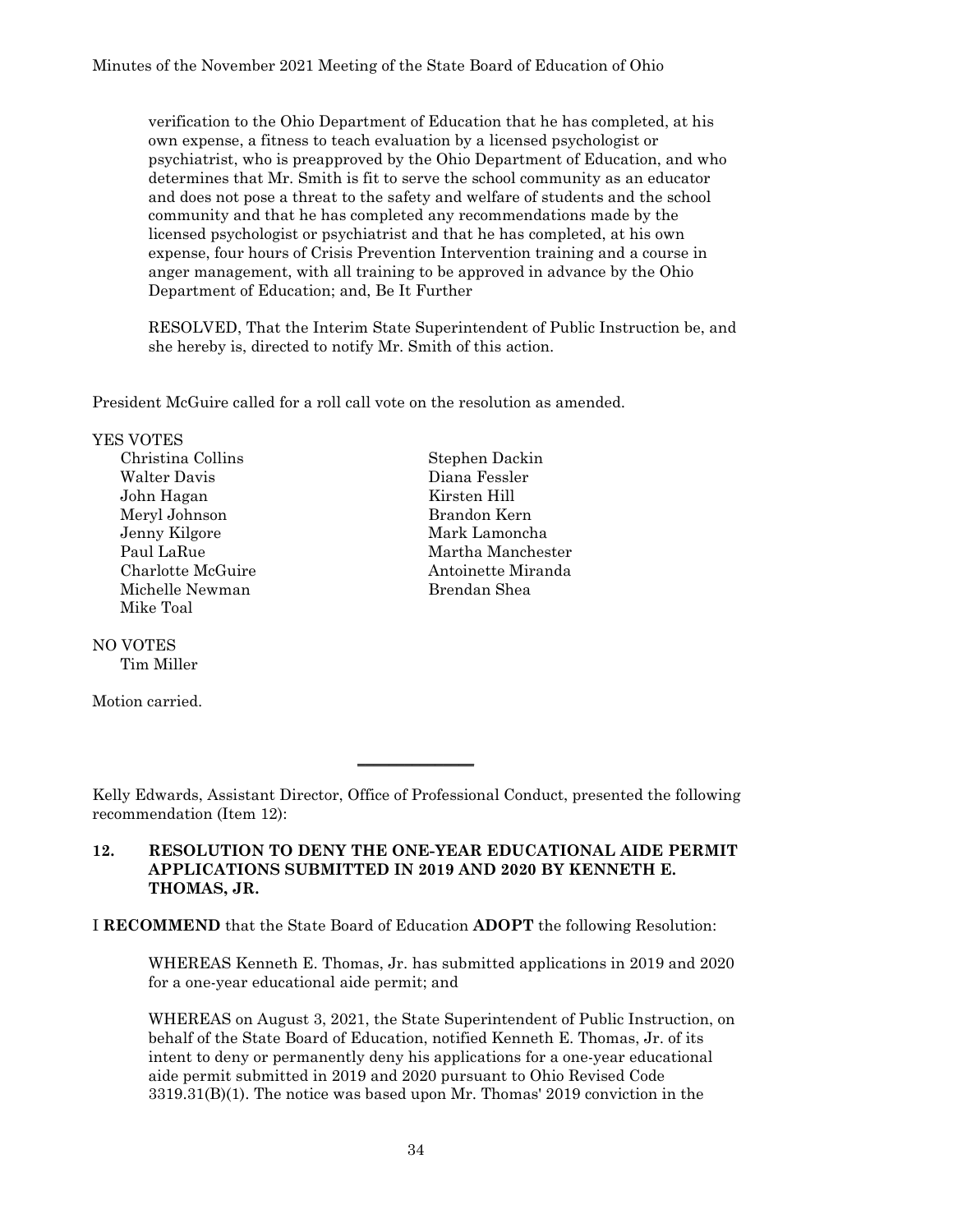Fairfield County Municipal Court for one misdemeanor count of operating a vehicle under the influence of alcohol or drugs, 2013 conviction in the Franklin County Municipal Court for one misdemeanor count of operating a vehicle under the influence of alcohol or drugs, and 2010 conviction in the Medina Municipal Court for one misdemeanor count of operating a vehicle under the influence of alcohol or drugs; and

WHEREAS the notice informed Mr. Thomas that if he fails within thirty days to request a hearing in accordance with Section 119.07 of the Ohio Revised Code, the State Board of Education will proceed to deny or permanently deny his applications for a one-year educational aide permit submitted in 2019 and 2020; and

WHEREAS Kenneth E. Thomas, Jr. did not request a hearing in accordance with Section 119.07 of the Ohio Revised Code; and

WHEREAS the State Board of Education has reviewed the affidavit of the director of the Office of Professional Conduct, the State Board of Education's Notice of Opportunity for Hearing, certified court records from the Fairfield County Municipal Court, Franklin County Municipal Court, and Medina Municipal Court, and certified police records from the Ohio State Highway Patrol and the Mifflin Township Police Department; and

WHEREAS Ohio Administrative Code Rule 3301-73-05 authorizes the State Board of Education to impose disciplinary action against any licenses held or applied for without holding an administrative hearing if the applicant and/or license holder fails within thirty days to request a hearing in accordance with Section 119.07 of the Ohio Revised Code; and

WHEREAS the State Board of Education has considered the factors listed in Rule 3301-73-21 of the Ohio Administrative Code and has considered the Licensure Code of Professional Conduct for Ohio Educators, which contains standards for the teaching profession and provides guidelines for conduct that is unbecoming to the teaching profession: Therefore, Be It

RESOLVED, That the State Board of Education, pursuant to Ohio Revised Code 3319.31(B)(1), hereby **DENIES** Kenneth E. Thomas, Jr.'s applications for a oneyear educational aide permit submitted in 2019 and 2020 based upon Mr. Thomas' 2019 conviction in the Fairfield County Municipal Court for one misdemeanor count of operating a vehicle under the influence of alcohol or drugs, 2013 conviction in the Franklin County Municipal Court for one misdemeanor count of operating a vehicle under the influence of alcohol or drugs, and 2010 conviction in the Medina Municipal Court for one misdemeanor count of operating a vehicle under the influence of alcohol or drugs. Further, the State Board of Education, in accordance with Ohio Administrative Code Rule 3301-73-  $22(A)(3)(a)$ , orders that Kenneth E. Thomas, Jr. be ineligible to apply for any license, permit, or certificate issued by the State Board of Education until on or November 16, 2024 and until he provides written verification to the Ohio Department of Education that he has completed, at his own expense, a drug/alcohol assessment by a licensed counselor, who is approved in advance by the Ohio Department of Education, and he has successfully completed all counseling and/or treatment recommended by the licensed counselor. Upon being issued a license, permit, or certificate by the Ohio Department of Education, Mr.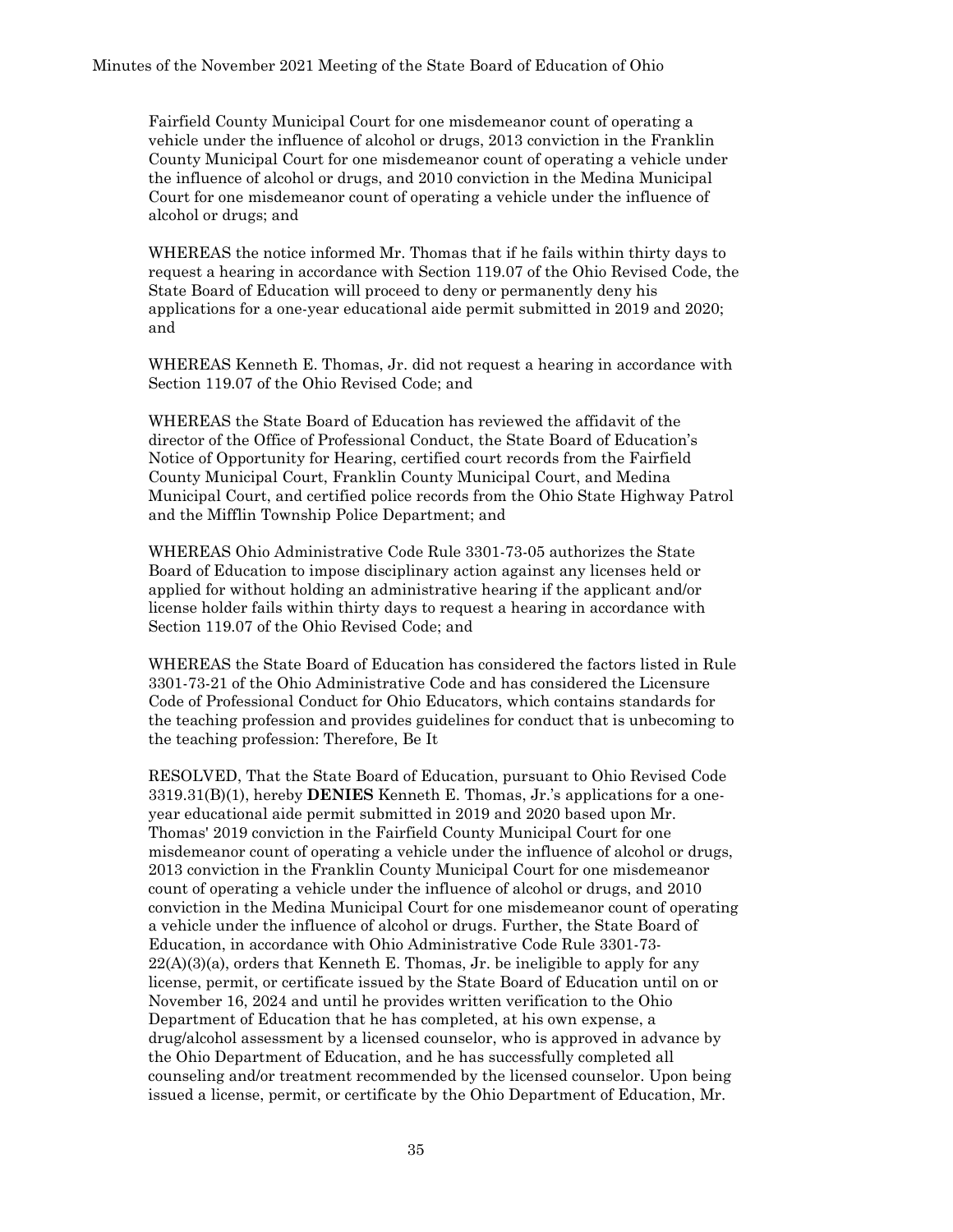Thomas must complete, at his own expense, two years of random drug/alcohol testing as determined by the Ohio Department of Education; and, Be It Further

RESOLVED, That the State Board of Education directs the Ohio Department of Education, on its behalf, to implement the aforementioned terms and conditions regarding Mr. Thomas' applications. Further, if said terms and conditions have not been fulfilled completely upon Mr. Thomas applying for a new license, permit, or certificate, the State Board of Education directs the Ohio Department of Education to evaluate any new application in accordance with its orders and ensure all outstanding terms and conditions are addressed; and, Be It Further

RESOLVED, That the Interim State Superintendent of Public Instruction be, and she hereby is, directed to notify Mr. Thomas of this action.

It was Moved by Mrs. Manchester and Seconded by Ms. Johnson that the above recommendation (Item 12) be approved.

President McGuire called for a roll call vote.

#### YES VOTES

| Christina Collins |
|-------------------|
| Walter Davis      |
| John Hagan        |
| Meryl Johnson     |
| Jenny Kilgore     |
| Paul LaRue        |
| Tim Miller        |
| Michelle Newman   |
| Mike Toal         |

ABSTAIN Charlotte McGuire

Motion carried.

Stephen Dackin Diana Fessler Kirsten Hill Brandon Kern Mark Lamoncha Martha Manchester Antoinette Miranda Brendan Shea

President McGuire presented the following recommendation (Item 13):

#### **13. RESOLUTION APPOINTING MEMBER TO THE EDUCATOR STANDARDS BOARD – MIDDLE SCHOOL PRINCIPAL**

The State Board of Education **ADOPTS** the following:

Ohio Revised Code Section 3319.60 provides for the creation of an Educator Standards Board charged with bringing to the State Board of Education recommendations on standards for teachers and principals, professional development and other educator-related items;

 $\overline{\phantom{a}}$  , where  $\overline{\phantom{a}}$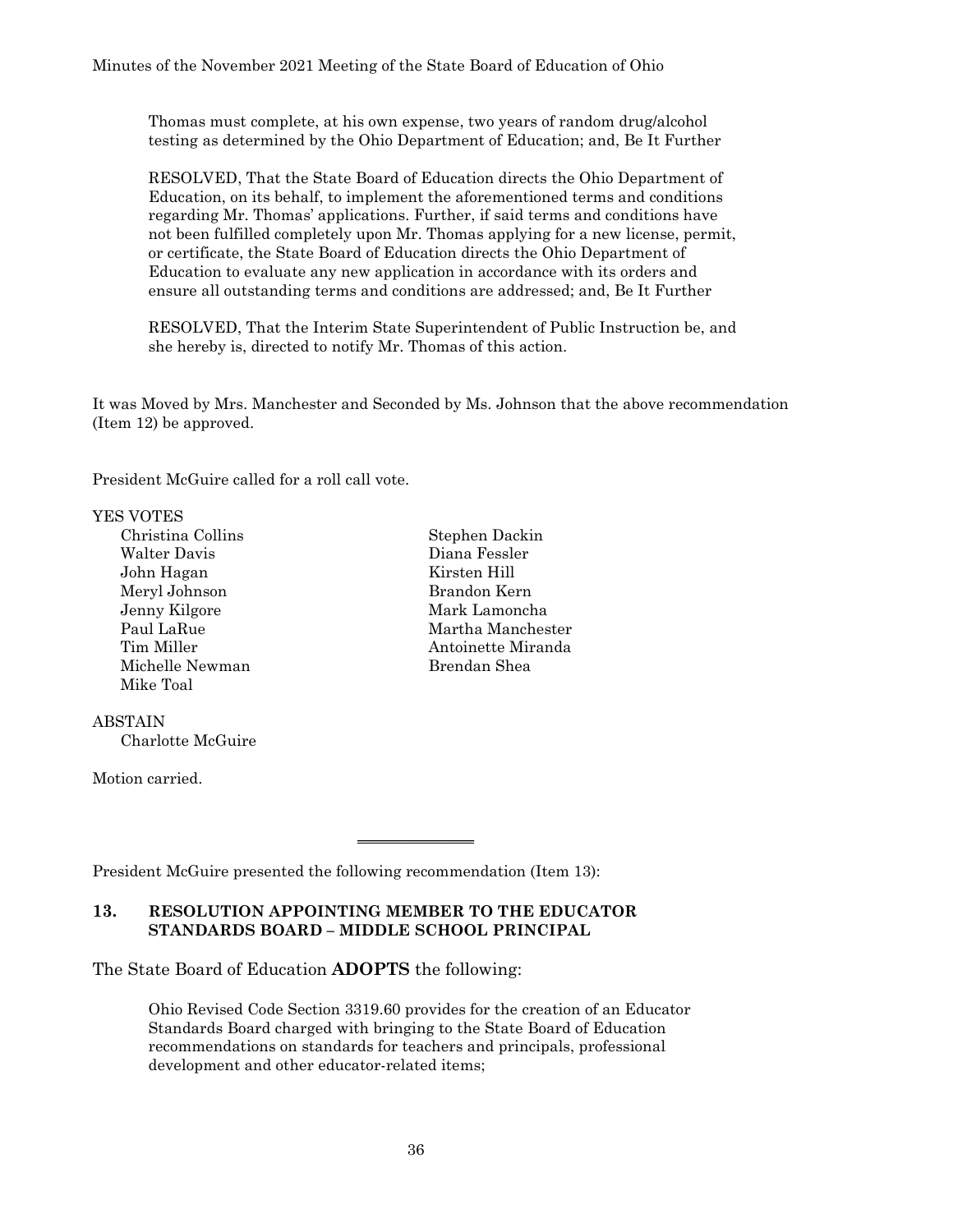Ohio Revised Code Section 3319.60 directs the State Board of Education to appoint to the Educator Standards Board ten public school teachers, one nonpublic school teacher, five administrators, one school board member and one parent representative;

The designated stakeholder groups have nominated two individuals for each open seat on the Educator Standards Board;

The State Board has reviewed the nominations for the Educator Standards Board for the position noted below;

NOW, THEREFORE, BE IT RESOLVED, that the State Board of Education hereby appoints the following individual to the Educator Standards Board for the position noted below for a two-year term beginning the date of the resolution and expiring on June 30, 2023:

Nominees:

- 1) William Joseph Friess
- 2) Casey Smith

Appointed:

\_\_\_\_\_\_\_\_\_\_\_\_\_\_\_\_\_ - Middle School Principal

President McGuire opened the floor for nominations.

Mr. Shea Moved the nomination for Casey Smith. Ms. Newman Moved the nomination for William Joseph Friess.

President McGuire asked if there were any objections to closing nominations. There were no objections.

Mr. Shea and Ms. Newman spoke in favor of their nominations.

Ms. Johnson spoke in favor of Casey Smith.

Dr. Collins stated that Casey Smith indicated in his application that he was not available on Friday's, which is when the Educator Standards Board meets.

Mr. LaRue stated there is a need for as many voices from rural southern Ohio as possible.

Mr. Shea moved to postpone item 13 to the December meeting of the Board. Ms. Johnson seconded the motion. Mr. Shea stated the issue of Casey Smith's availability on Friday's could be confirmed before the December meeting.

President McGuire asked if there were any objections to the motion. There were no objections.

 $\overline{\phantom{a}}$  , where  $\overline{\phantom{a}}$ 

**Non-Resolutions Old Business**